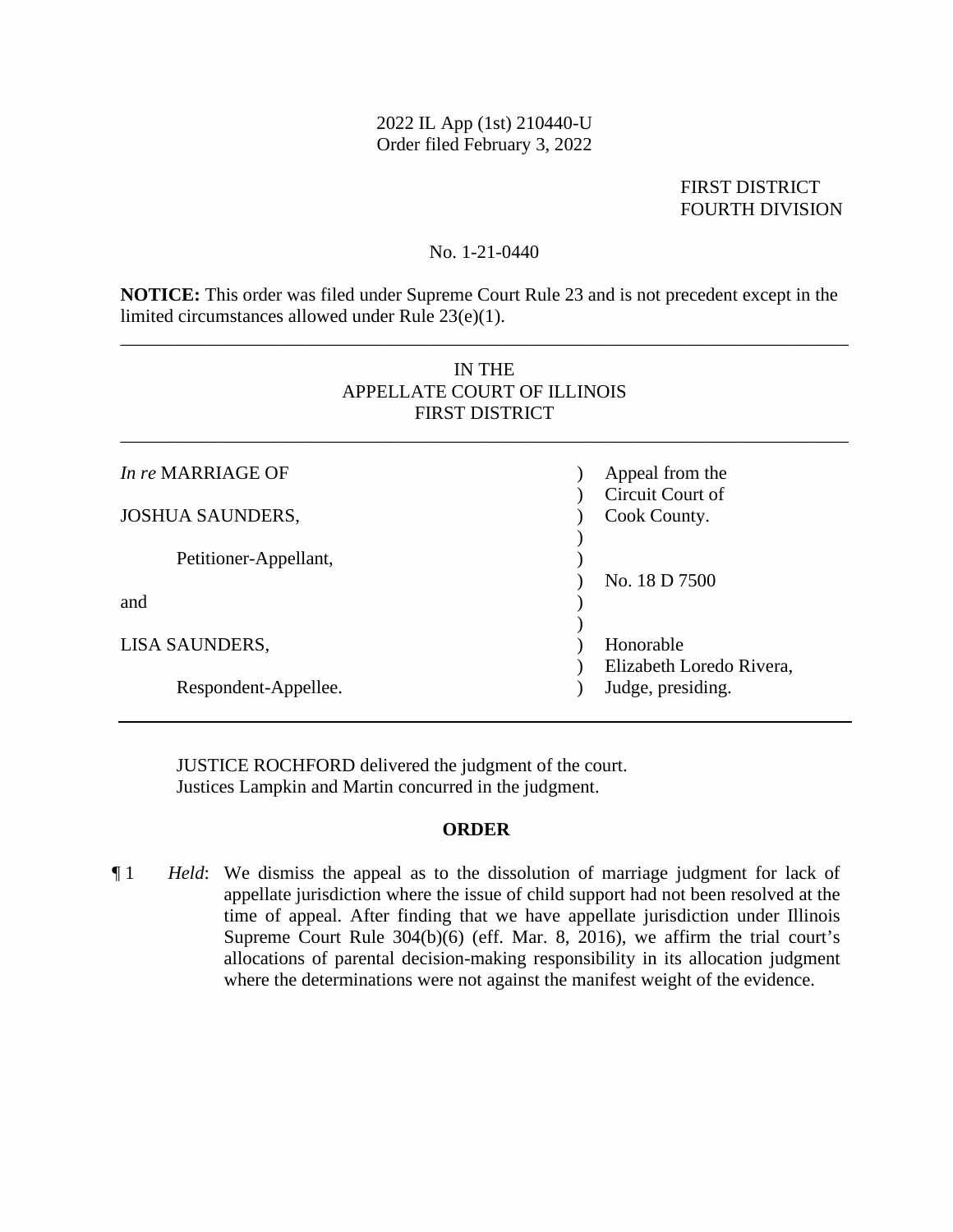child, M.S., under the Illinois Marriage and Dissolution of Marriage Act (IMDMA) (750 ILCS court erred in ordering him to pay all child-related expenses until Lisa finds employment and of the marital estate are unclear, self-contradictory, and without necessary instruction (the financial the matter for further proceedings. As to the allocation judgment, Joshua argues that the trial court 8, 2016) and affirm the trial court's allocations of decision-making. ¶ 2 Petitioner-appellant, Joshua Saunders, appeals from a judgment for dissolution of marriage (dissolution judgment) dissolving his marriage to respondent-appellee, Lisa Saunders,<sup>1</sup> and from an allocation judgment and parenting plan (allocation judgment), regarding the parties' minor 5/101 *et seq.* (West 2020)). On appeal, as to the dissolution judgment, Joshua asserts that the trial awarding Lisa more assets and less debt and maintains that the provisions setting forth the division issues). The dissolution judgment, however, did not resolve the issue of child support but continued erred in allocating sole decision-making responsibility to Lisa with respect to M.S.'s education and religion and joint decision-making responsibility with respect to M.S.'s extracurricular activities and healthcare decisions. We find that there is no appellate jurisdiction to consider Joshua's challenges to the dissolution judgment where the trial court did not resolve the child support issues and dismiss his appeal from that judgment. We find that we have appellate jurisdiction over the allocation judgment under Illinois Supreme Court Rule 304(b)(6) (eff. March

¶ 3 I. BACKGROUND

¶ 4 Our discussion of the facts will be limited to those relevant to the issues regarding the allocation judgment.

### ¶ 5 A. Pretrial Proceedings

<sup>&</sup>lt;sup>1</sup> In the report of proceedings, Lisa is referred to by her maiden name, Lisa Sutherland.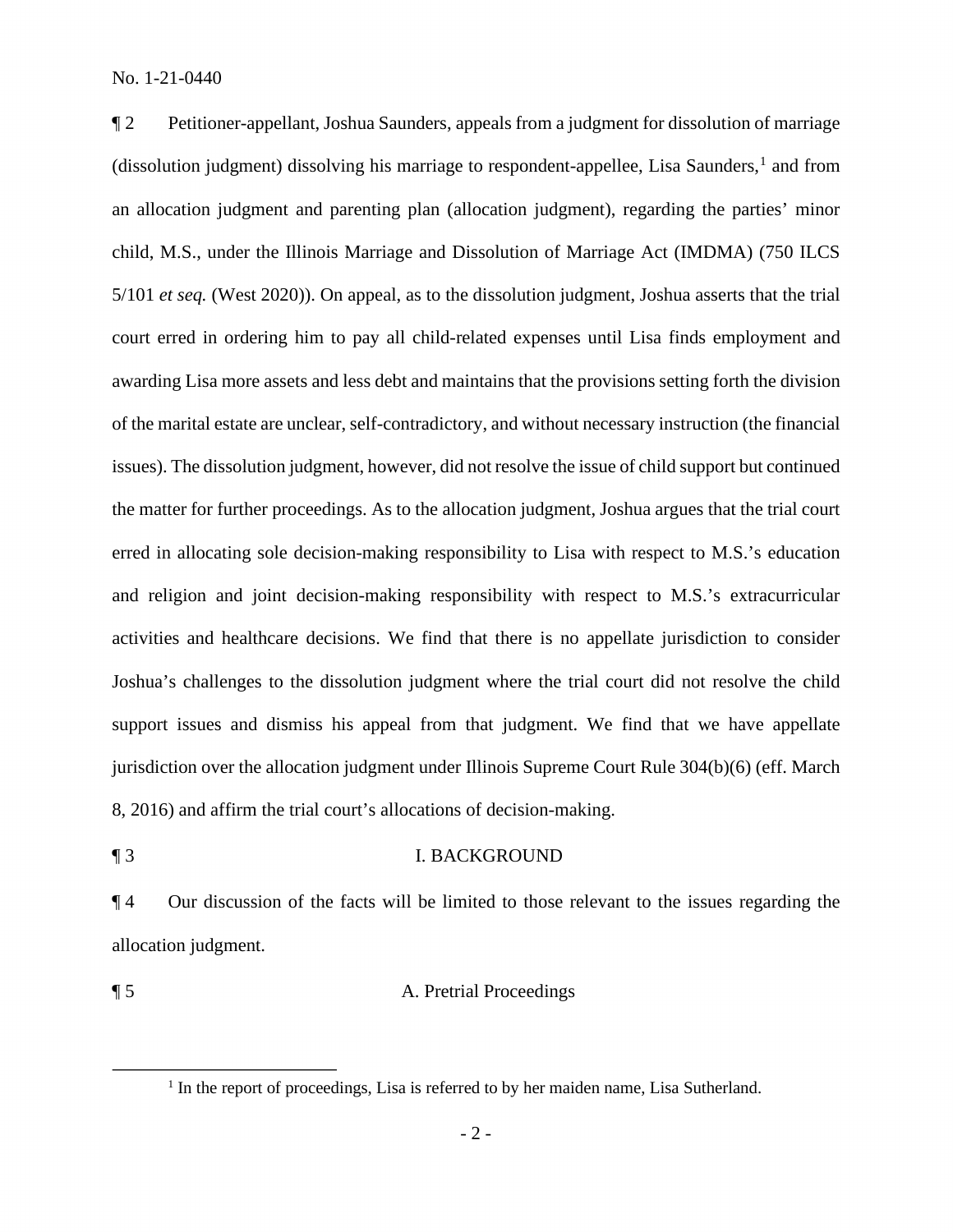¶ 6 Joshua and Lisa married on June 18, 2011. They have one child, M.S., born on September 10, 2015.

 differences and sought joint decision-making responsibility for all significant issues. If the parties responsibility. Lisa filed a response to the petition and a counterpetition seeking joint decision-¶ 7 On August 28, 2018, Joshua filed a petition for dissolution of marriage citing irreconcilable were unable to communicate and cooperate effectively, Joshua sought sole decision-making making responsibility.

 ¶ 8 At the time the litigation began, Joshua owned and operated, Uncorkd, Inc., and Lisa was unemployed. M.S. (then three years old) began preschool at the Creative Children's Center (CCC) in December 2018. The family lived together in Chicago, Illinois until September 2019 when Lisa and Joshua moved into separate residences in Chicago.

 As part of her duties, after conducting an investigation, the GAL submitted a report on allocation ¶ 9 The court appointed Lynn Weisberg as M.S.'s guardian *ad litem* (GAL) on June 17, 2019. of parenting time and decision-making responsibility on March 27, 2020 (the report).

 and Lisa later filed her *pro se* appearance. ¶ 10 On November 19, 2019, the court granted Lisa's counsel's motion for leave to withdraw

 $\P$  11 B. Trial

¶ 12 In accordance with safety restrictions imposed during the COVID-19 pandemic, the trial court conducted a six-day trial by videoconference on August 12 and 14, 2020; September 10, 16, and 29; and October 16. Joshua and his attorneys were present, and Lisa appeared *pro se*.

 ¶ 13 Four witnesses testified at the trial: the GAL, Joshua, Lisa, and Halle Rubin, the executive director at CCC. The court admitted into evidence numerous exhibits including the report and electronic communications between the parties on a system called Our Family Wizard (OFW).

- 3 -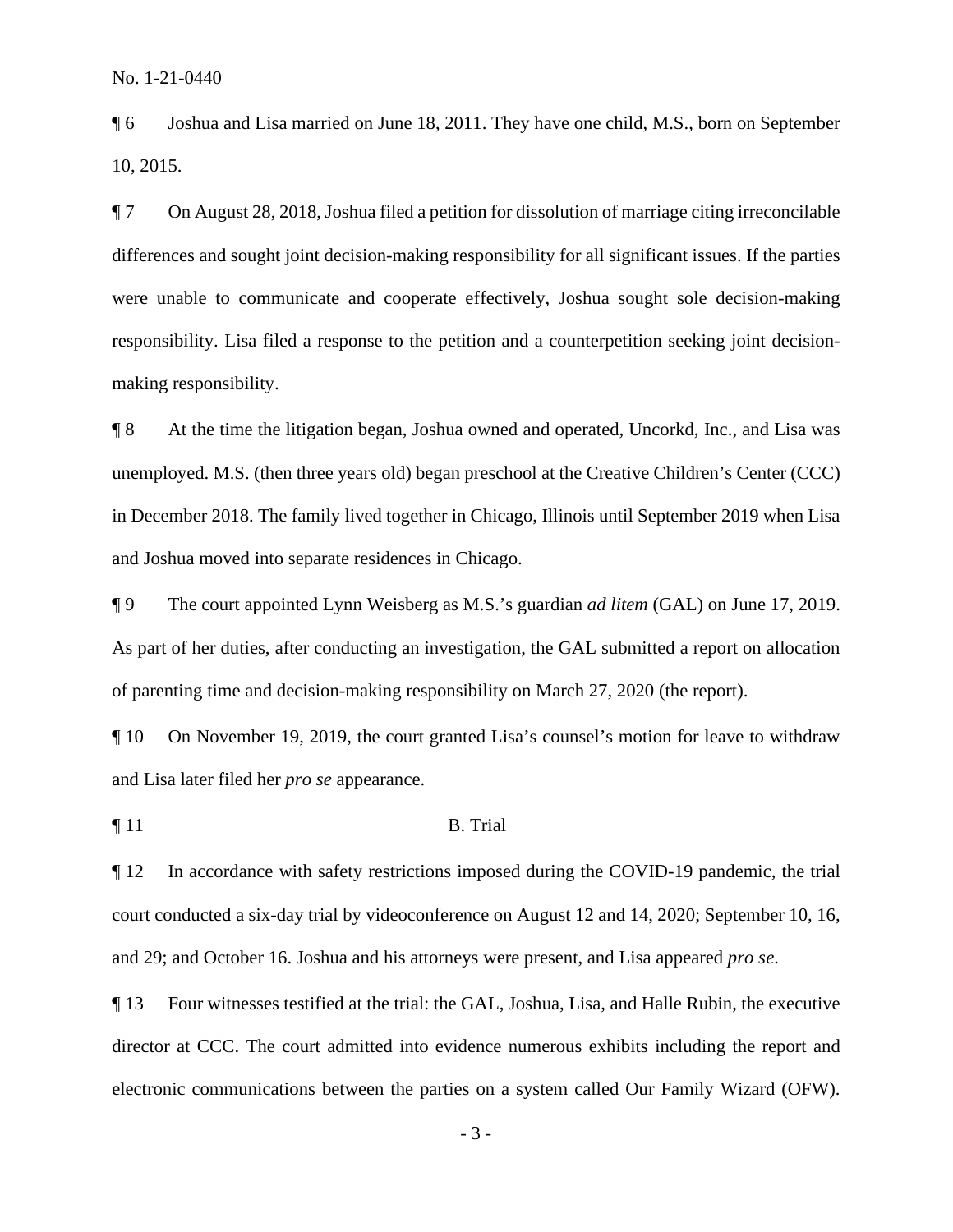Mayer) for the 2020-2021 school year. A summary of the evidence related to decision-making Joshua's counsel waived any beyond the scope objections as to Lisa's examination of the witnesses. The parties stipulated that M.S. would attend the Oscar Mayer Magnet School (Oscar responsibility follows.

¶ 14 1. The GAL's Report

¶ 15 As part of her investigation, the GAL interviewed Lisa, Joshua, M.S., Rubin, two of M.S.'s former teachers at CCC, and the parties' attorneys and reviewed numerous documents including OFW communications between the parties, CCC attendance forms, and literature pertaining to kindergarten and preschool guidelines.

 with M.S. (Lisa reported that he moved out of the home for eight months and only came home one to two nights a week.) In April 2018, he went back to sleeping at the family residence. After the ¶ 16 In summarizing her meetings with Joshua, the GAL noted that he felt the marriage began to decline after M.S. was born, once Lisa dissolved her business, banned Joshua's mother from the marital residence, and became isolated. In September 2017, Joshua said that he slept at his office for a period of approximately three months and that he and Lisa maintained their normal routine divorce was filed, Lisa moved into the "downstairs bedroom."

¶ 17 According to Joshua, he assumed the "lion's share" of administrative responsibilities for M.S. He scheduled health-related appointments, took M.S. to a majority of those appointments, completed preschool applications, enrolled M.S. in extracurricular activities, and attended almost all of her activities. Joshua described himself as more outgoing and the "backbone" of M.S.'s structure and described Lisa as introverted and spending much of her time engaging M.S. in activities at home.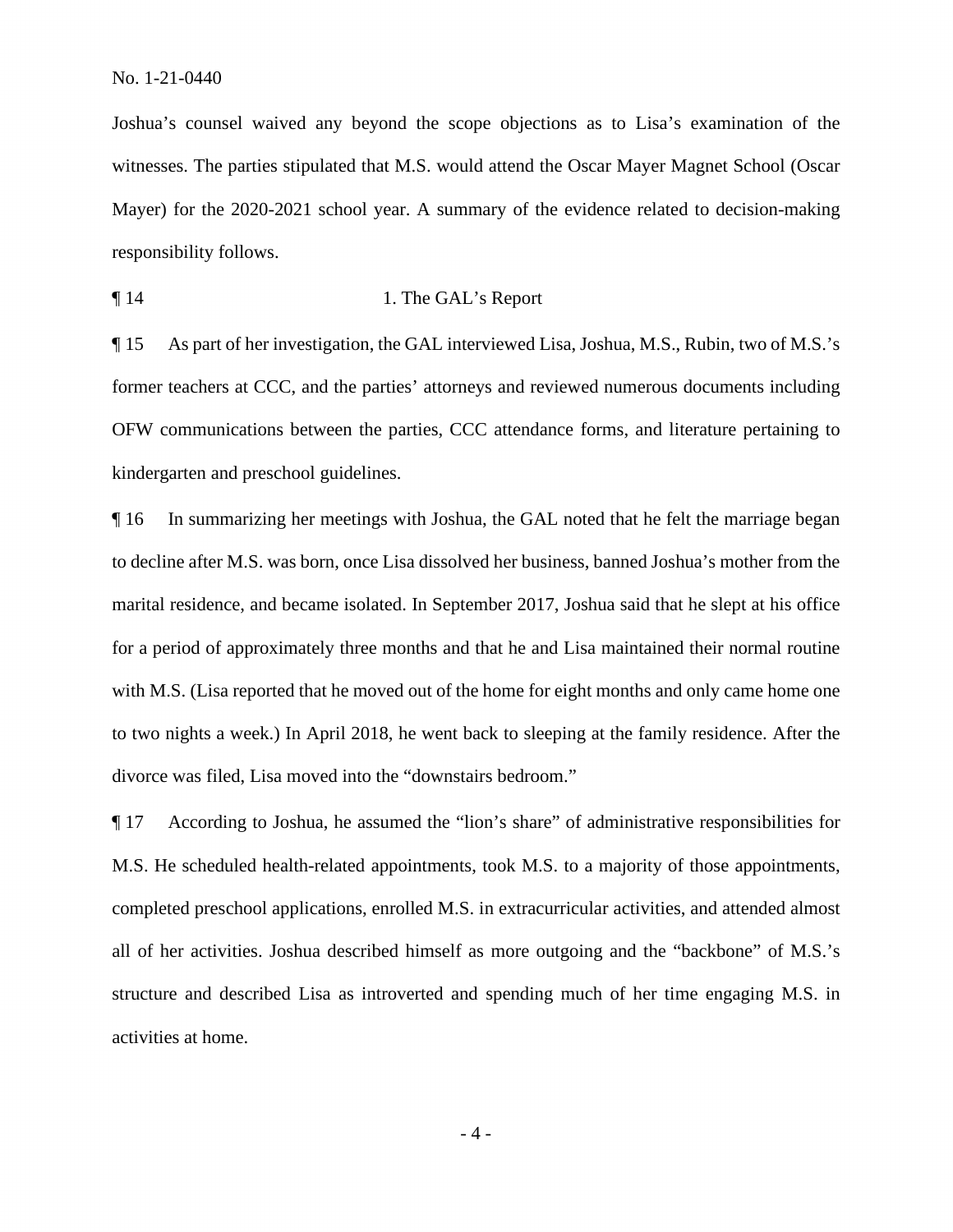¶ 18 Joshua informed the GAL that Lisa took M.S. out of CCC early on three occasions in a two-week period. CCC's sign-in records showed that Lisa removed M.S. from CCC before noon on four days between October 4 and November 1, 2019 and two additional days in November.

 ¶ 19 At a second meeting which was requested by Joshua, he expressed concern about Lisa's multiple glasses of wine daily and kept bottles of wine in her bedroom closet. Joshua was hesitant alcohol consumption, especially since the onset of the divorce. Joshua contended that Lisa had to raise the issue initially because he knew Lisa would become defensive. Joshua admitted that he does not know what occurs at Lisa's current residence. Although concerned, he has chosen not to pursue an independent investigation.

 ¶ 20 Joshua said that Lisa does not communicate well, and she failed to respond to communications with CCC. Joshua and Lisa have not been able to agree on whether M.S. should attend another year of preschool or begin kindergarten. Joshua believed that Lisa's "imminent" move to the suburbs is motivated by self-interest.

¶ 21 The GAL also met with Lisa. Lisa had operated her own business but scaled back work once M.S. was born. After she closed her business, Lisa felt isolated and pressured by Joshua to return to work.

 The GAL noted that CCC had taken steps to improve M.S.'s experience, but Lisa "refused to ¶ 22 Lisa planned to stay in Chicago for one more year and desired to move to the suburbs after that. Lisa wanted M.S. to be in a better school district and have the benefits of a neighborhood and yard. Lisa referred to CCC as a "daycare" and expressed dissatisfaction with it. Lisa did not think M.S. enjoyed CCC and for that reason M.S. struggled when separating from Lisa on school days. acknowledge the positive change."

- 5 -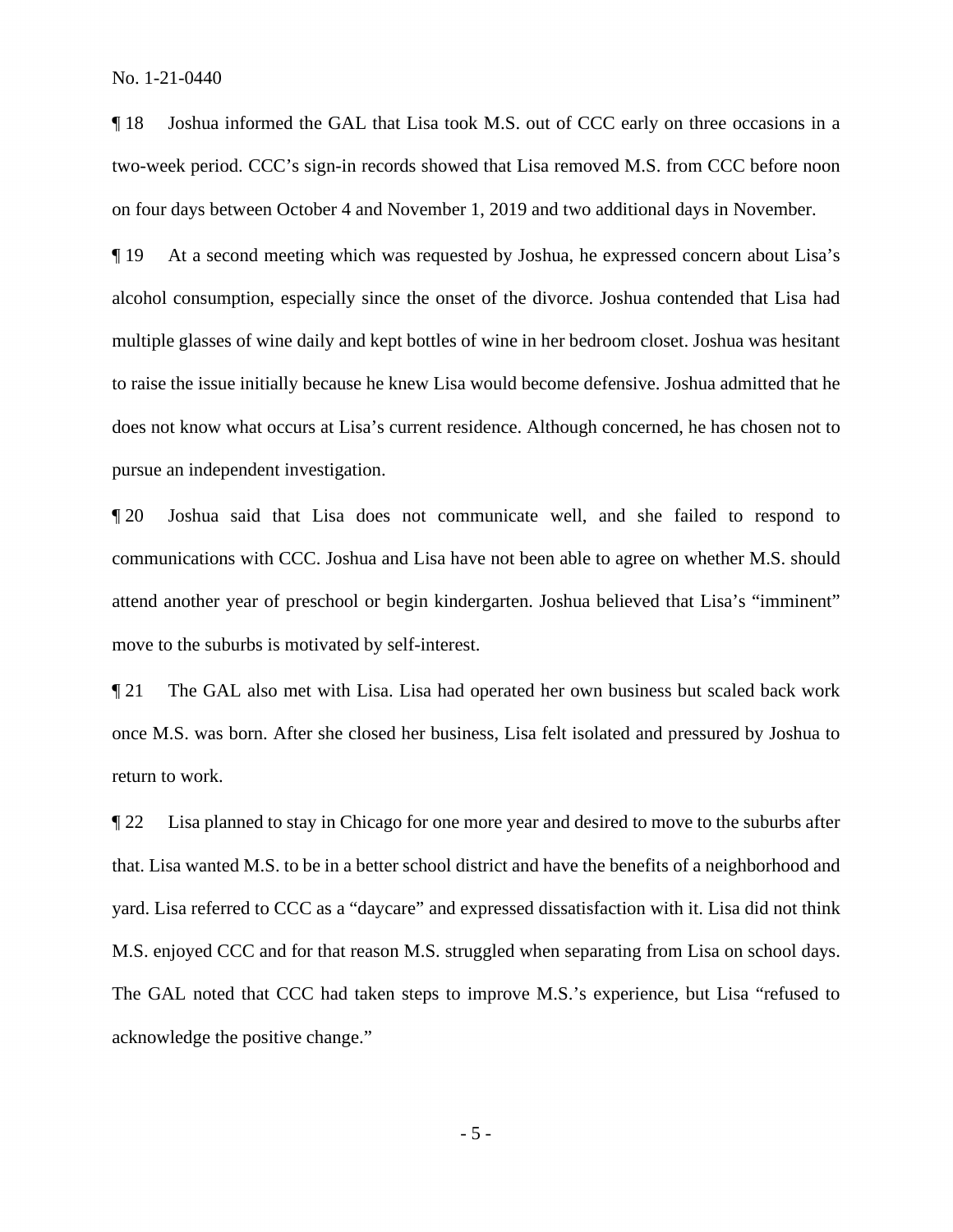activities in the afternoon session, which included lunch, a two-hour nap, and snack time. ¶ 23 As to taking M.S. out of school early, Lisa admitted that she did so on two days because she missed M.S. She defended her actions by maintaining that M.S. did not miss any substantive

 medications and that he kept a marijuana and/or pipe in a drawer away from M.S. Joshua denied ¶ 24 Lisa denied having a problem with alcohol. Lisa explained that in September 2019, she purchased six bottles of wine on sale and hid them in her closet because she "didn't want Joshua to drink it." The report stated that Lisa "[i]n responding to Joshua's accusation, \*\*\* alleged that Joshua had been prescribed narcotics by his best friend, who is a physician; kept marijuana and a pipe in his nightstand drawer, which M.S. found on at least four occasions in early 2017 and mid-2018; and partied '*hard*' with his friends." (Joshua maintained that he was on properly prescribed being a person that partied "hard.")

¶ 25 The GAL had one meeting with M.S., which occurred when Lisa and Joshua were still living together. The GAL described M.S. as a happy child and a "sweet, engaging four-year-old girl." M.S. is bonded with both Lisa and Joshua. M.S. had recently learned of the divorce and did not fully understand the concept.

 started at CCC on December 3, 2018 in a classroom with three- to four-year-old children. Around longer periods of time. The longer goodbyes made it difficult for M.S. to engage in the classroom. ¶ 26 In summarizing the GAL's interviews with the CCC employees, the report noted that M.S. the time of the divorce, M.S. had trouble during the "drop-off" periods. According to Rubin, Joshua made M.S.'s transition easier as he said goodbye more quickly. Lisa would hold onto M.S. for According to Rubin, Lisa questioned whether M.S. was in the right environment.

 ¶ 27 In July 2019, Rubin met with the parties to discuss drop-offs and suggested moving M.S. into an older classroom. Within weeks of the transition M.S. began to "blossom," made new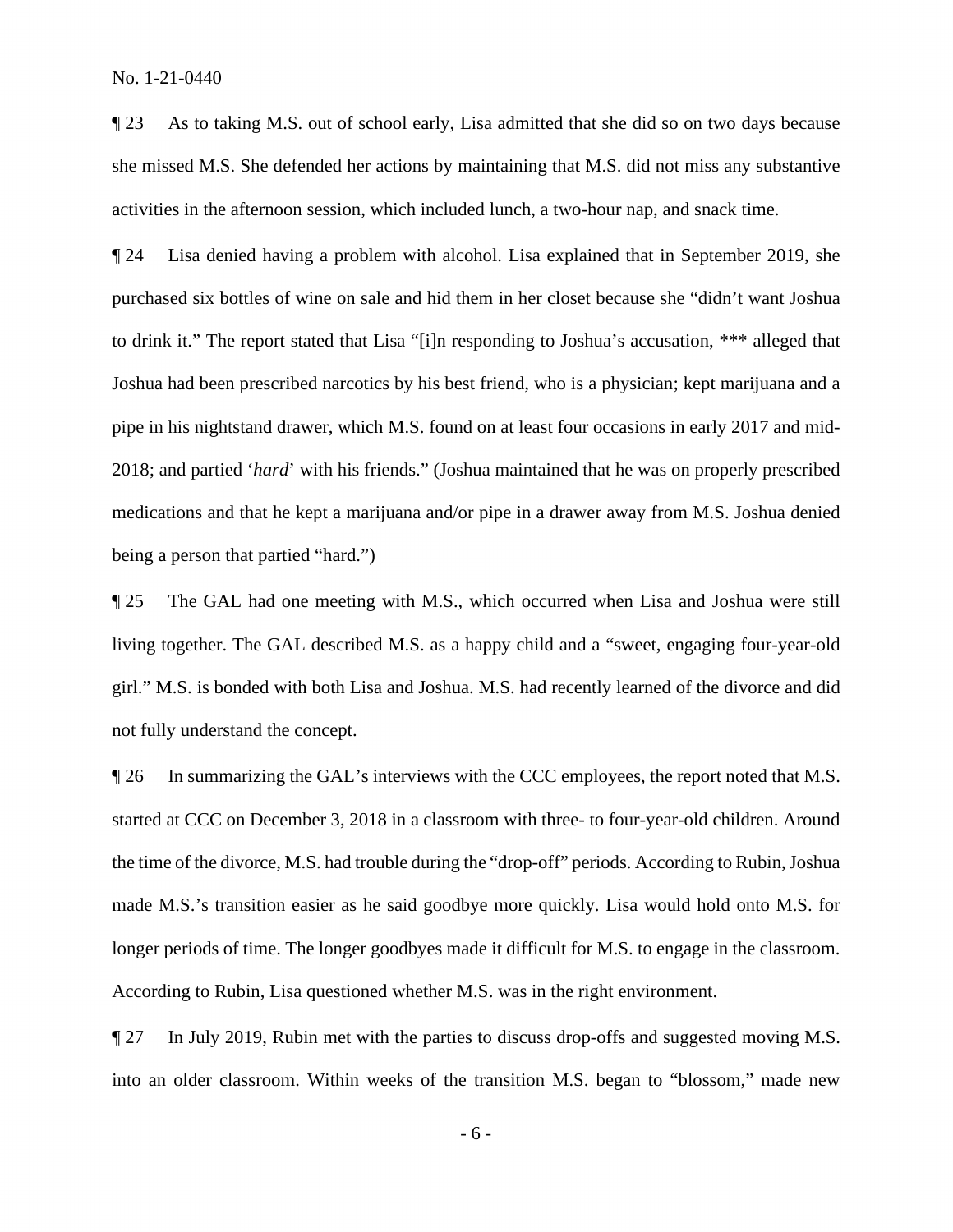friends, and bonded with her new teacher. Rubin stated that CCC sent pictures and videos to Lisa, but Lisa never acknowledged the progress. Rubin also reported to the GAL that Lisa did not appreciate CCC's afternoon curriculum, which included enrichment centers that featured music, nature, Spanish, and dance.

 toward not re-enrolling M.S. as she felt M.S. would be "bored." Joshua also responded to the email and stated that Lisa was not in agreement, and he could not make a decision until after the divorce. that Chicago Public Schools guidelines for admission to kindergarten require that a child must be also researched entrance requirements in suburban schools. The Glenview and New Trier feeder September 30 and Northbrook allows for early entrance for children that are five by October 1 ¶ 28 Rubin stated that Lisa did not inquire as to M.S.'s day and was not involved in the school community. Joshua, on the other hand, attended social gatherings and fundraisers. At the end of the 2019-2020 school year, Rubin sent an email to the parents of the school to see if their children would be attending CCC in the Fall. Lisa responded, copying Joshua, stating that she was leaning ¶ 29 The parties disputed whether M.S. should attend another year of preschool or move up to kindergarten and disagreed over M.S.'s readiness for kindergarten. Each party gave reasons for their positions. M.S. would be five years old on September 10, 2020. The GAL's research revealed five years old by September 1 of the year in which the child wishes to enroll. A child who will turn five between September 2 and December 31 of that year may gain early entrance to kindergarten if they have completed at least one year of preschool and have passed a development survey and a cognitive evaluation. In light of the fact that Lisa was considering a move to the suburbs, the GAL schools follow similar guidelines. Glenview allows early entrance for children that are five by with additional assessments.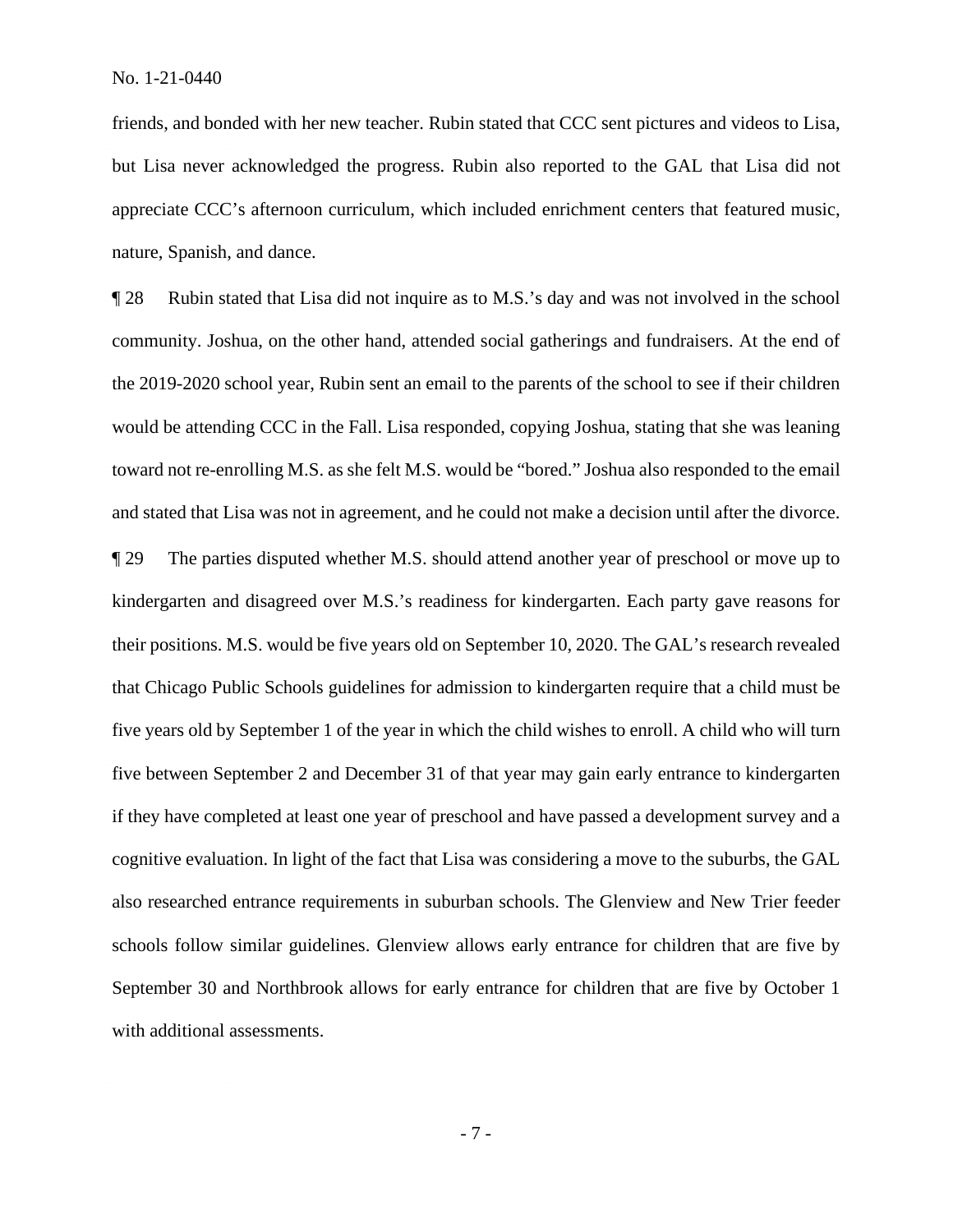mediate the issue. Lisa responded that she intended to have an independent third party assess ¶ 30 When the parties were unable to come to an agreement, the GAL suggested that the parties M.S.'s readiness for kindergarten, which she never did.

¶ 31 As to religion, the report noted that M.S. was to be reared in the Catholic faith and would celebrate Jewish holidays with Joshua and that "the parties agree[d] that [M.S.] will be given a Hebrew name."

 religion, but that they had an inability to resolve important issues including which grade and school ¶ 32 The GAL found that Lisa and Joshua showed agreement on M.S.'s routine healthcare and M.S. would attend in the fall.

 relationships," which would make it difficult for co-parenting or advocating on M.S.'s behalf. The GAL thought it was problematic that Lisa assumes that M.S. will move to the suburbs with her. pointed out that Lisa failed to follow through on obtaining an independent assessment to determine ¶ 33 The GAL expressed that Lisa tended to see issues "through her own lens" and is unable to see how her actions impact others. The GAL believed that Lisa has "difficulty in fostering The GAL suggested that Lisa relied on Joshua to handle the mechanics for M.S.'s basic needs and M.S.'s readiness for kindergarten.

believed that Joshua should continue to take care of M.S.'s administrative tasks. ¶ 34 The GAL found that Joshua considers a "wider breadth" of information and has demonstrated a consistent effort to confer with Lisa. The GAL thought that Joshua has a "fuller understanding of [M.S.'s] world" and does not believe that he is inherently right. The GAL

 $\P$  35 The GAL recommended that Joshua and Lisa have joint decision-making responsibility for religion and routine healthcare decisions. As to decisions regarding education, extracurricular

- 8 -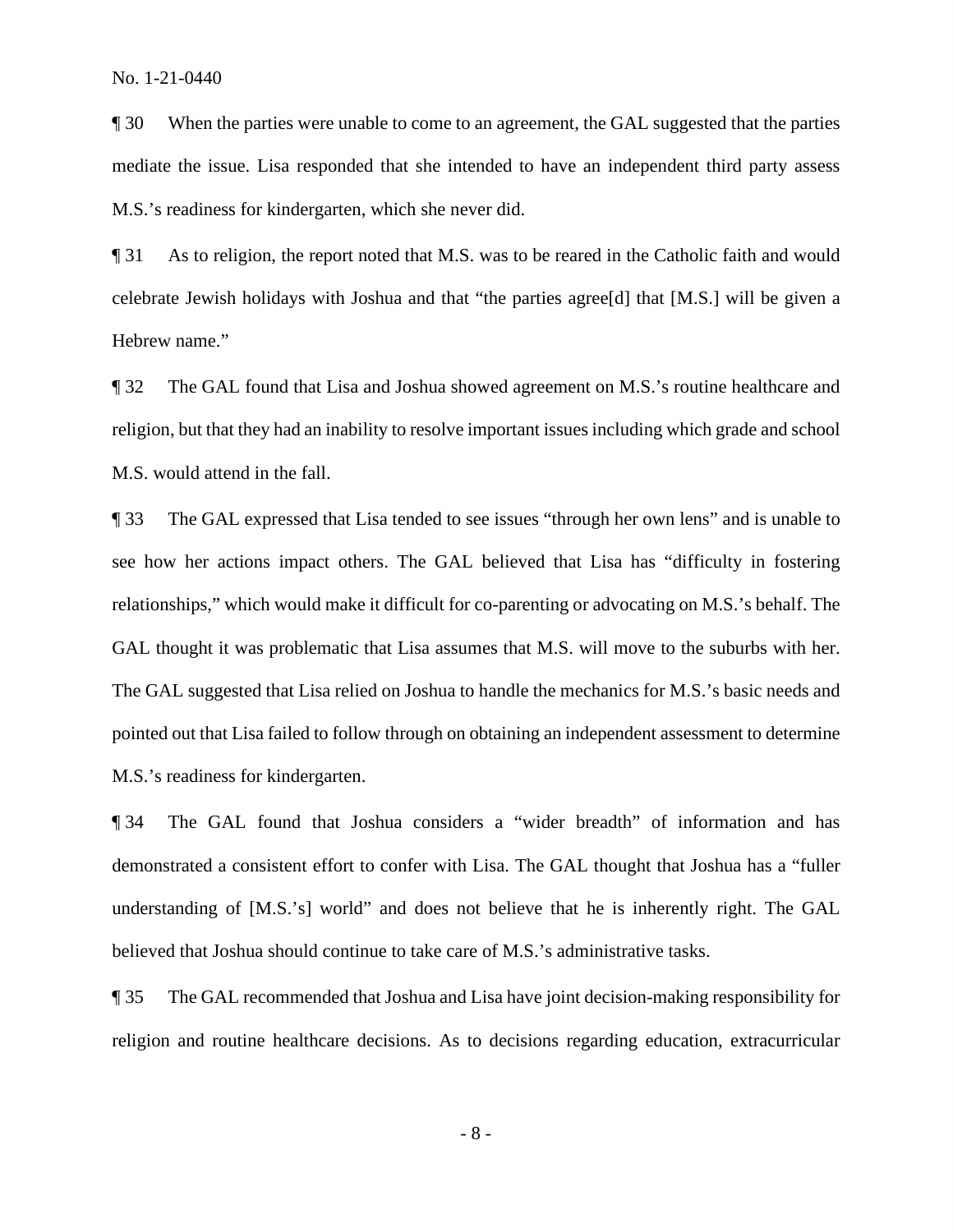activities, and non-routine healthcare decisions, the GAL recommended that the parties consult and if they cannot agree, the GAL recommended that Joshua make the final decision.

¶ 36 2. The GAL's Testimony

**The GAL testified consistently with the report, elaborated on certain points, and provided** additional information.

 with Joshua, and was equally affectionate and generally happy with both parents. Lisa and Joshua ¶ 38 The GAL found M.S. was a good child, had a very close relationship with Lisa, was bonded were both receptive to M.S.'s best interest. To help M.S. during the divorce, the GAL made suggestions including that M.S. attend play therapy. Lisa did dismiss this suggestion, but on crossexamination, the GAL explained that Lisa did not think M.S. had difficulties expressing her emotions and may not benefit from play therapy.

 view, Lisa was a devoted mother, trying to make decisions and have a positive co-parenting ¶ 39 The GAL enjoyed meeting with Lisa, and they had productive conversations. In the GAL's relationship with Joshua. On occasions, the GAL had problems communicating with Lisa, including a two-week period where she could not reach Lisa.

¶ 40 From March 2020 through the end of the school year, in response to the COVID-19 pandemic, CCC offered classes, via Zoom. The GAL testified that M.S. was participating in the classes five days per week. CCC reported that M.S. participated online with Joshua, but not with Lisa.

 ¶ 41 On cross-examination by Lisa, the GAL testified that in college she majored in political science and Hebrew studies and studied in Israel during her junior year. In response to Lisa asking if the GAL was biased, she answered in the negative. The GAL explained that to provide an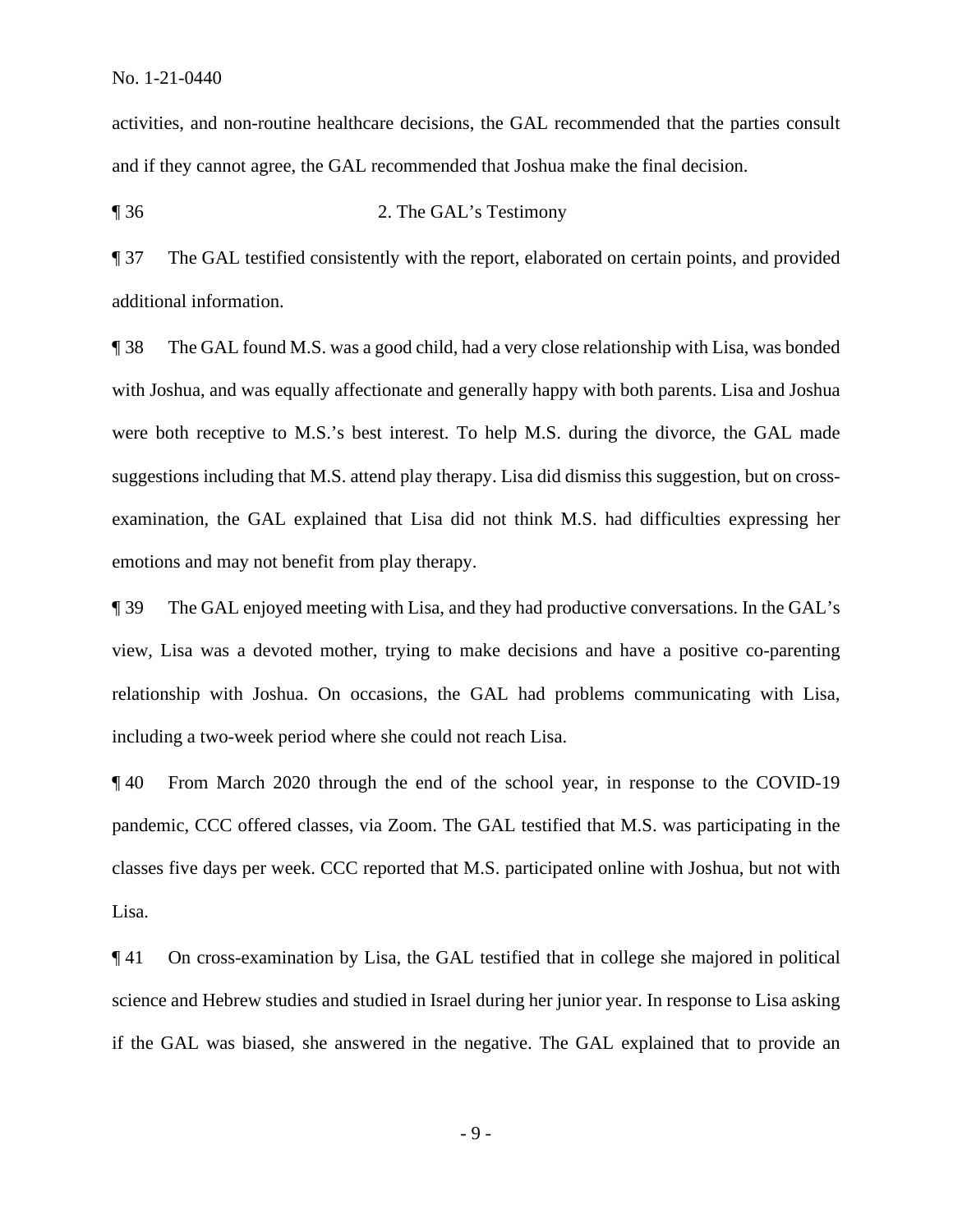independent, objective report, her investigation included interviews with collateral witnesses without primary interests in the outcome.

**T** 42 On further cross-examination, the GAL testified that she did not have independent evidence of the residence for three months or eight months. The GAL did not inquire into why Lisa felt M.S. or proof of whether Lisa banned Joshua's mother from the home or whether Joshua lived outside would be bored if she remained at CCC. The GAL's investigation did not include anything that occurred after March 2020.

 ¶ 43 The GAL also acknowledged that Lisa, in an email to the GAL on November 5, 2019, refuting these claims. The GAL did not take Lisa up on this offer. Joshua in addition to denying denied Joshua's allegations in regard to her alcohol consumption and offered to provide evidence he had a problem with drugs, agreed with the GAL that M.S. should not find drug related items around the house. The GAL did not investigate further and informed the parties that they would need to hire experts. She was only concerned about issues that may affect M.S.

 use allegations as they pertained to M.S.'s safety. The GAL responded that she asked whether Joshua's backpack. The GAL told Lisa and Joshua that if they chose to engage in recreational drug or alcohol use that they would need to store those items in a place where a child could not find allegations against Lisa because the timing of the events was more concerning to M.S.'s safety. ¶ 44 The trial court inquired into whether the GAL did anything additional about the substance either parent had observed the other under the influence in the presence of M.S., to which the parties responded in the negative. The GAL then testified that Lisa alleged that in 2018 M.S. found marijuana and paraphernalia in Joshua's nightstand and two bottles of prescription drugs in them. The GAL explained that, in her report, she went into more detail explaining Joshua's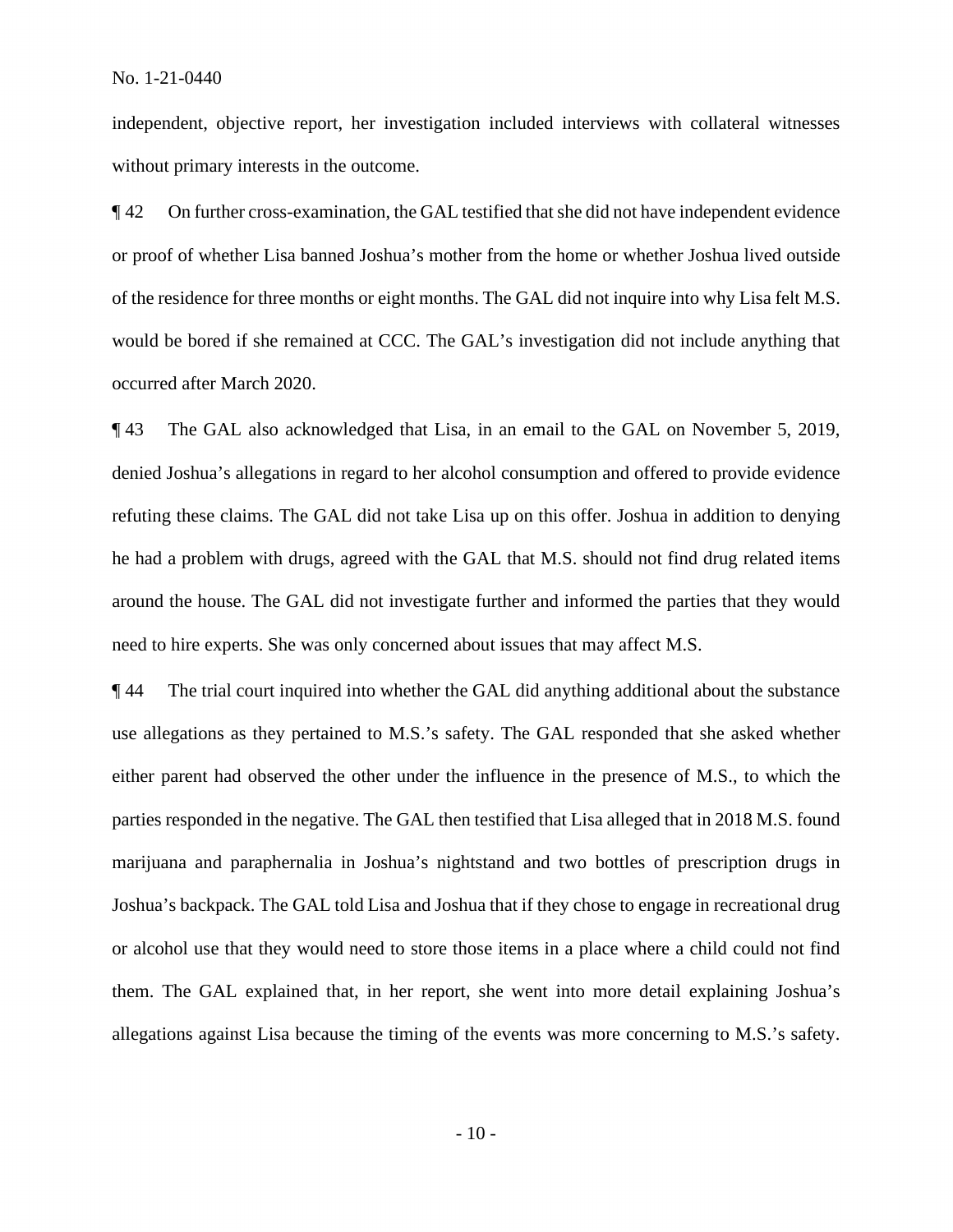and the allegations against Joshua occurred during the marriage. The allegations against Lisa occurred while the parties were contemplating imminent separation

### ¶ 45 3. Halle Rubin's Testimony

 curriculum development, and spends a majority of her time interacting with parents. Rubin testified Joshua and Lisa, during a parent-teacher conference, informed Rubin of the divorce. ¶ 46 At CCC, Rubin oversees the safety, health, and education of the students, manages the that Joshua has always worked well with CCC, communicating through email and personally at meetings, including parent-teacher conferences. Joshua would check-in with her often, ask her about M.S., and discuss the home situation with her. Rubin stated that "[Joshua] never was afraid to reach out or stop in the—often there was many mornings where he would drop [M.S.] off and then come by to see me and just check in on how she was doing." Lisa communicated with Rubin, but not as much as Joshua. Both parties would raise concerns when there were issues with M.S.

¶ 47 After starting at CCC, M.S. did well. The school day consisted of free play, breakfast, going outside, learning circle, and cognitive centers (math, science, language) in the mornings. The afternoons consisted of lunch, nap, snack, going outside, enrichments (Spanish, cooking, music, dance) "if they are scheduled that day," a "little" interim class, and free play.

¶ 48 When M.S. was having trouble with drop-offs, the school implemented tactics to make it easier for M.S. Rubin noticed that Lisa's drop-offs took longer than Joshua's, which seemed to make the process more difficult. Once inside the classroom, M.S. was not as nervous or sad.

¶ 49 In the summer of 2019, Joshua scheduled a meeting with Rubin to discuss Lisa's desire to take M.S. out of CCC. Lisa was not present at the meeting. The purpose of the meeting was to keep M.S. enrolled at CCC.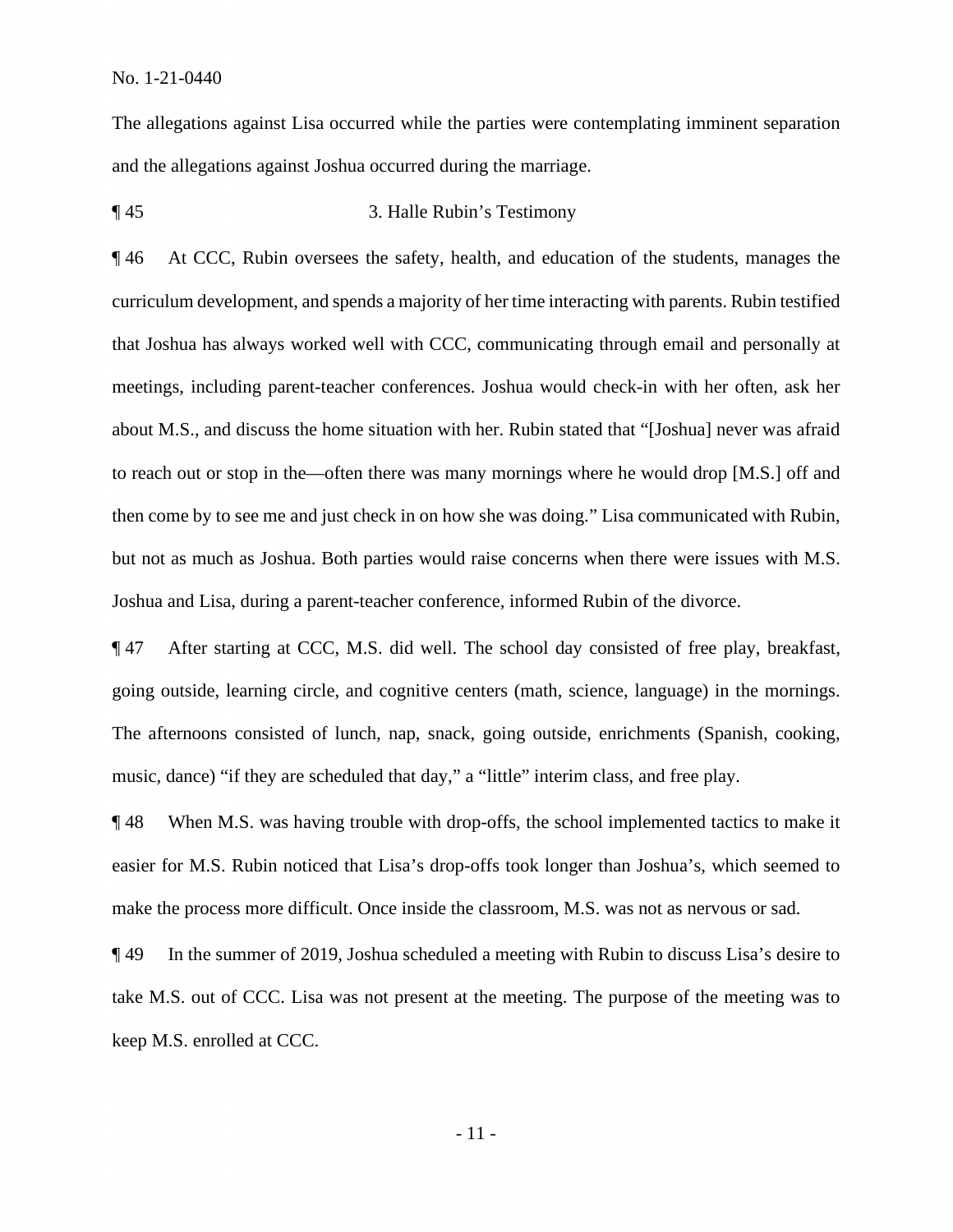getting to know her teachers. Rubin believed that Lisa was expecting CCC to rush the learning ¶ 50 At a parent teacher conference in October 2019, Lisa informed Rubin that she wanted to prepare M.S. for kindergarten for the next school year. Joshua wanted CCC to do what they believed was best for M.S. Rubin did not believe that M.S. was ready for kindergarten as M.S. had just transitioned into a new classroom and was getting over drop-offs, making new friends, and process so she could move to the suburbs.

¶ 51 Sometime in 2019, teachers notified Rubin that M.S. was occasionally being pulled early from school or not coming at all. On cross-examination, Rubin testified that some of these times could have been due to the school sending M.S. home due to illness.

¶ 52 4. Joshua's Testimony

¶ 53 Joshua testified on his own behalf and was also called to testify by Lisa.

 ¶ 54 Joshua sought sole decision-making responsibility for all significant issues due to Lisa's lack of communication. He would ask Lisa for her input before making decisions.

**Shephen** Joshua maintained that he always lived at the family residence. He slept at his office for a week in September 2017 and again from the end of December 2017 through the second week of April 2018. According to Joshua, Lisa suggested that he sleep away from the home. During this time, Joshua came back after work six nights a week for M.S.'s nighttime routine.

 downstairs, it was no longer used for a joint purpose. However, Joshua entered the room when Lisa was not present and took pictures of her financial records. ¶ 56 In November 2018, Lisa moved into a room downstairs, which was previously M.S.'s playroom. On questioning from Lisa, Joshua agreed that once Lisa started living in the room

¶ 57 Joshua scheduled most of M.S.'s medical appointments, but both parents usually attended. Two weeks prior to trial, M.S. broke her arm and Lisa took her to the emergency room for care.

- 12 -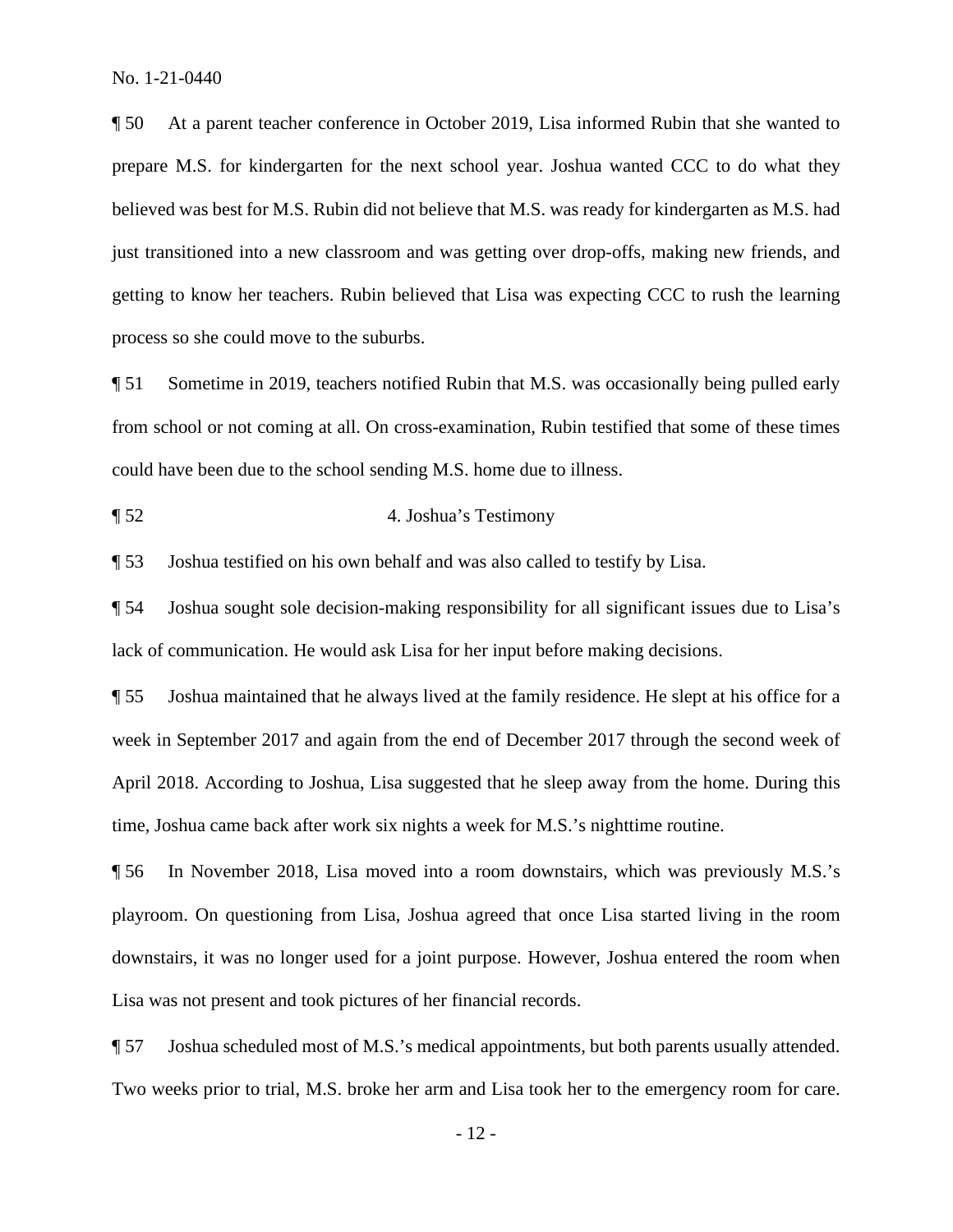Lisa enrolled M.S. in T-ball, which she participated in for a few months. Joshua attended all sessions; Lisa attended some. M.S. took swim lessons at two separate swim schools; Lisa may have enrolled her. Joshua, and not Lisa, attended the ten sessions of the parent-child swim class. M.S. also participated in a gym class, Joshua and Lisa "split" this class.

 completed M.S.'s paperwork and communicated with the earlier schools. Starting in September ¶ 58 At the time of trial, M.S. had turned five years old and had attended two schools in addition to Oscar Mayer, the Gardner School of Lincoln Park and CCC. Joshua testified that he primarily 2017, he and Lisa began switching off morning routines with M.S. including dropping her off at school. At the beginning Lisa was doing "70, 75 percent" of the pickups and drop-offs and the parties moved "closer to 50/50."

 September 2017. Around February or March 2018, Lisa "pull[ed]" M.S. out of the Gardner School ¶ 59 Before attending CCC, M.S. (then two years old) was enrolled in the Gardner School in because there were too many children in the classroom. Joshua agreed that the conditions were not great but disagreed as to the timing of withdrawing M.S. Around this same time, one of M.S.'s teachers from the Gardner School left and began an in-home nanny share. M.S. began attending this nanny share four times per week. In late summer 2018, Lisa, without consulting him, decided to send M.S. to the nanny share five days per week. In October 2018, Lisa withdrew M.S. from the nanny share "not in a collaborative manner." On cross-examination, Joshua acknowledged that Lisa suggested that she felt an all-day daycare was too long for a child, but he did not agree.

 $\P$  60 When M.S. was attending CCC, in July 2019,<sup>2</sup> based on Lisa's concern that M.S. did not like CCC, Joshua arranged a meeting with Rubin. At the meeting, the parties decided that M.S.

 based on the "upcoming school year" of 2019-2020.  $2$  Joshua's testimony states that the meeting occurred in 2018, however, the entire discussion was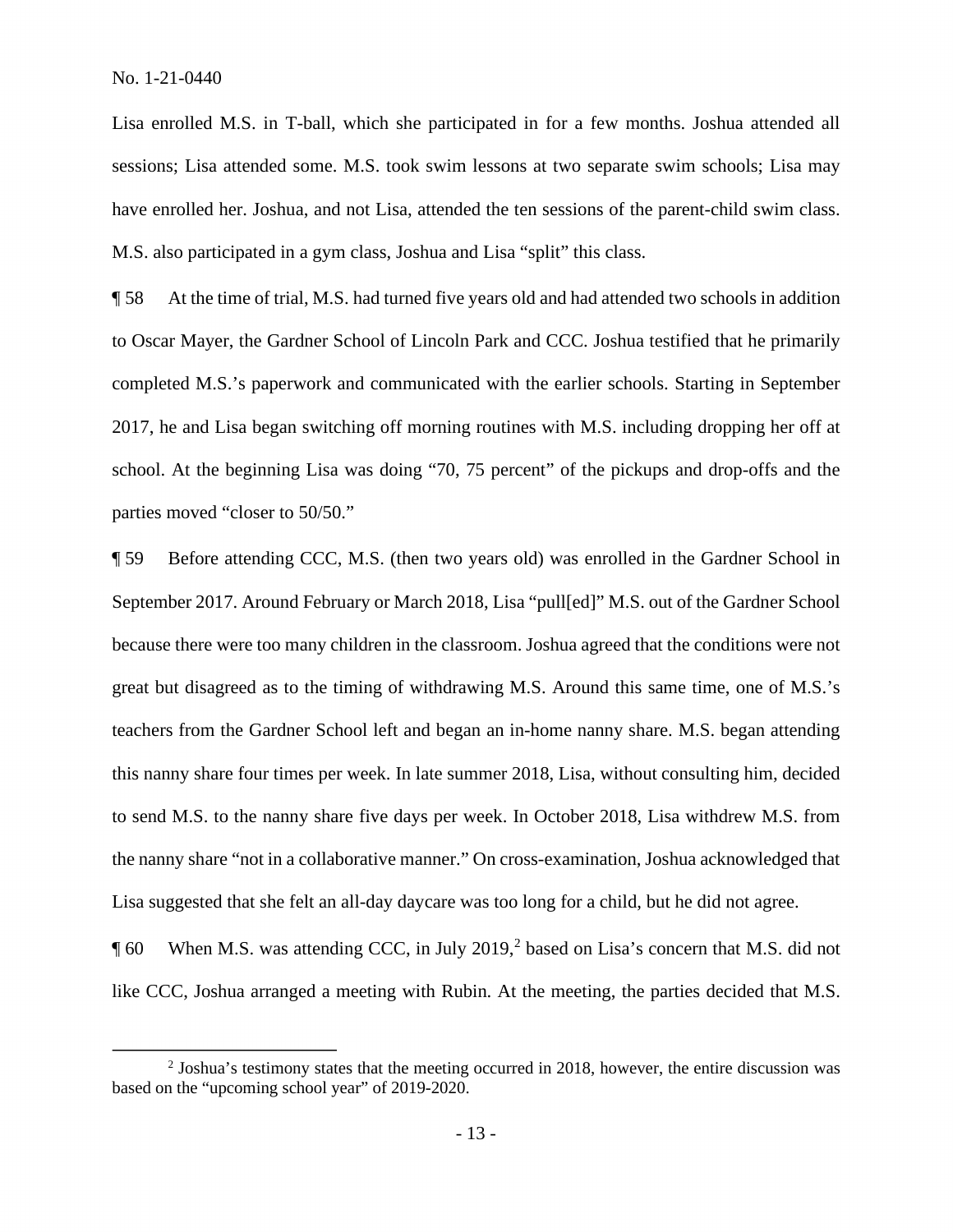would be moved up to an older preschool for five days a week. Joshua thought the transition went well.

¶ 61 On questioning by Lisa, Joshua acknowledged that he had meetings with Rubin without Lisa's knowledge. Prior to the July 2019 meeting, Joshua spoke with Rubin in her office and scheduled a meeting to identify solutions to improve M.S.'s situation. Joshua stopped by Rubin's office a couple of times, but not "frequently." Joshua also acknowledged that he had meetings with the GAL without Lisa's knowledge. Joshua does not have first-hand knowledge that Lisa communicated less with M.S.'s teachers.

 parenting time (Tuesday, Thursday, and every other Friday). He did not recall the GAL testifying ¶ 62 On further cross-examination, Joshua testified that when CCC switched to remote learning for the final two months of school, live videoconference classes were only held on Monday, Wednesday, and Friday for 30 minutes. This class schedule did not correspond with Lisa's then that CCC offered all day remote learning but stated that "[i]f she did, that's incorrect."

 there but could not make a decision without Lisa. He did not include Lisa on this correspondence, because he wanted to "smooth things over." ¶ 63 At the end of the 2019-2020 school year, in response to CCC asking whether M.S. would attend CCC for the next school year, Joshua emailed CCC stating that he wanted M.S. to remain

 program for the Fall of 2020, expressed a desire to enroll M.S., and asked for Joshua's input. Joshua requested additional information from Lisa so he could make an informed decision. A few days later, on June 8, Joshua sent Lisa a message "generally agreeing" to M.S. attending Oscar **Joshua first found out that Lisa was considering sending M.S. to Oscar Mayer in a June 3,** 2020 OFW message. Lisa informed Joshua that M.S. was accepted to the Oscar Mayer preschool Mayer, asking additional questions, and noting that he was concerned about M.S. not having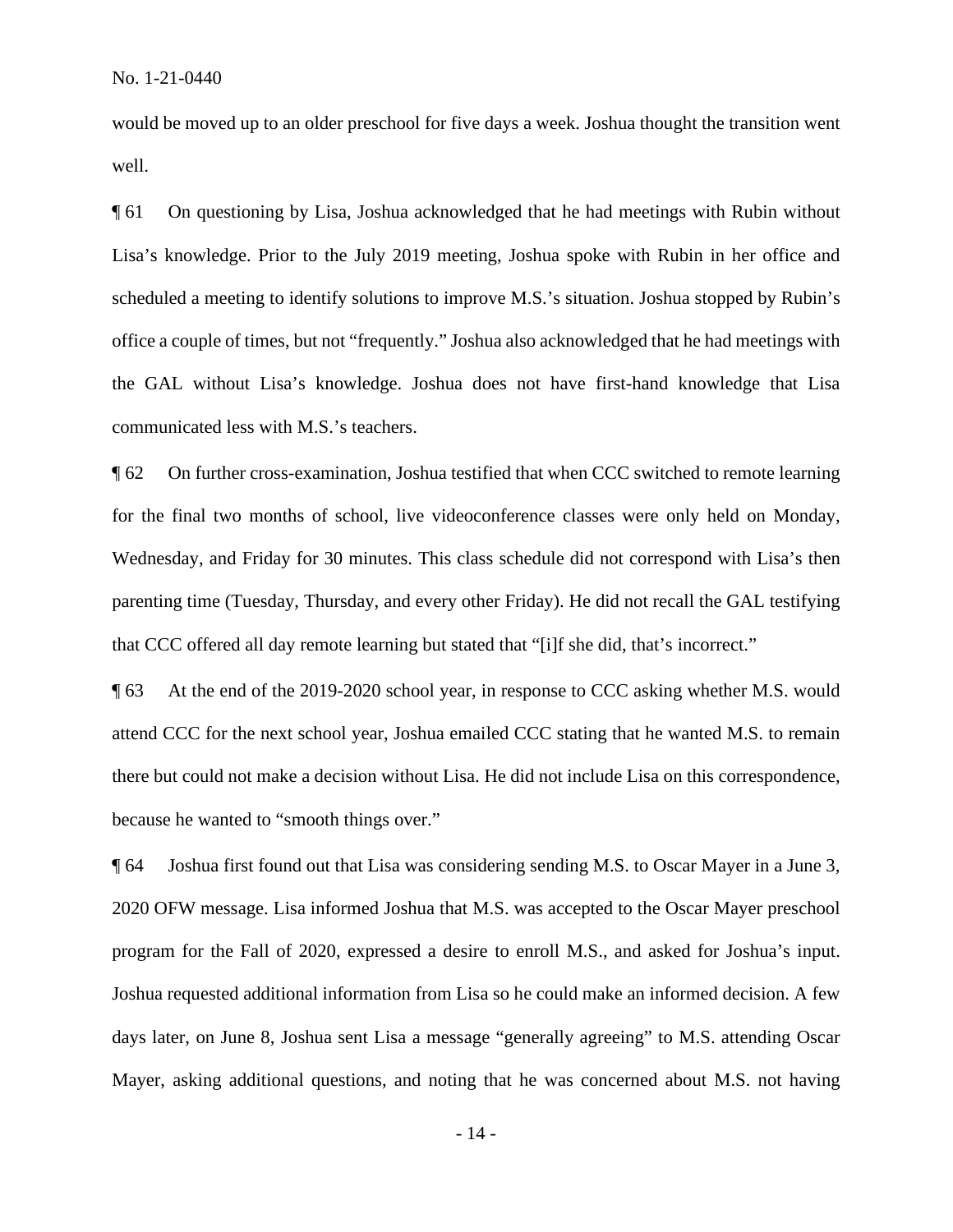consistency. Joshua eventually agreed because Lisa "ruined" M.S.'s chances of staying at CCC. He did acknowledge that Oscar Mayer was a good school.

 Oscar Mayer, dated July 3, 2020, which listed Lisa's address as one within the neighborhood. To his knowledge Lisa had not lived at that address and did not move into the neighborhood until the end of July. Lisa has now taken over the administrative tasks. On cross-examination, Joshua ¶ 65 On or around July 3, 2020, Lisa provided Joshua with a copy of an enrollment form for testified that he never asked Lisa why she used that specific address, that parties both agreed to enroll M.S. at Oscar Mayer, and that Lisa primarily communicates with Oscar Mayer and forwards him the communications.

¶ 66 Joshua testified to his own unsuccessful attempts to achieve M.S.'s admission to a magnet school. In the fall of 2018, Joshua filled out applications for M.S. to attend Chicago magnet schools, but M.S. was not accepted. In the fall of 2019, when the parties moved out of the martial residence, Joshua moved into a "specific neighborhood that had a better school" and filled out applications for "several schools" through the Chicago magnet program.

 ¶ 67 Joshua's concerns about Lisa's alcohol consumption were based only on his observations of empty wine glasses and bottles. Since living apart, he does not have any first-hand knowledge of Lisa consuming alcohol. Joshua decided not to continue the investigation when the GAL told him he would need to hire a professional.

 ¶ 68 On questioning by Lisa, Joshua testified that contrary to the report he and Lisa never agreed to give M.S. a Hebrew name. Joshua responded "yes" when asked if he discussed the topic with the GAL and that he told her that he desired to do so. Joshua recalled discussing giving M.S. a Hebrew name with Lisa when M.S. was younger, and that Lisa did not object. He attended M.S.'s baptism in the Catholic Church. Joshua does not have plans to convert from Judaism to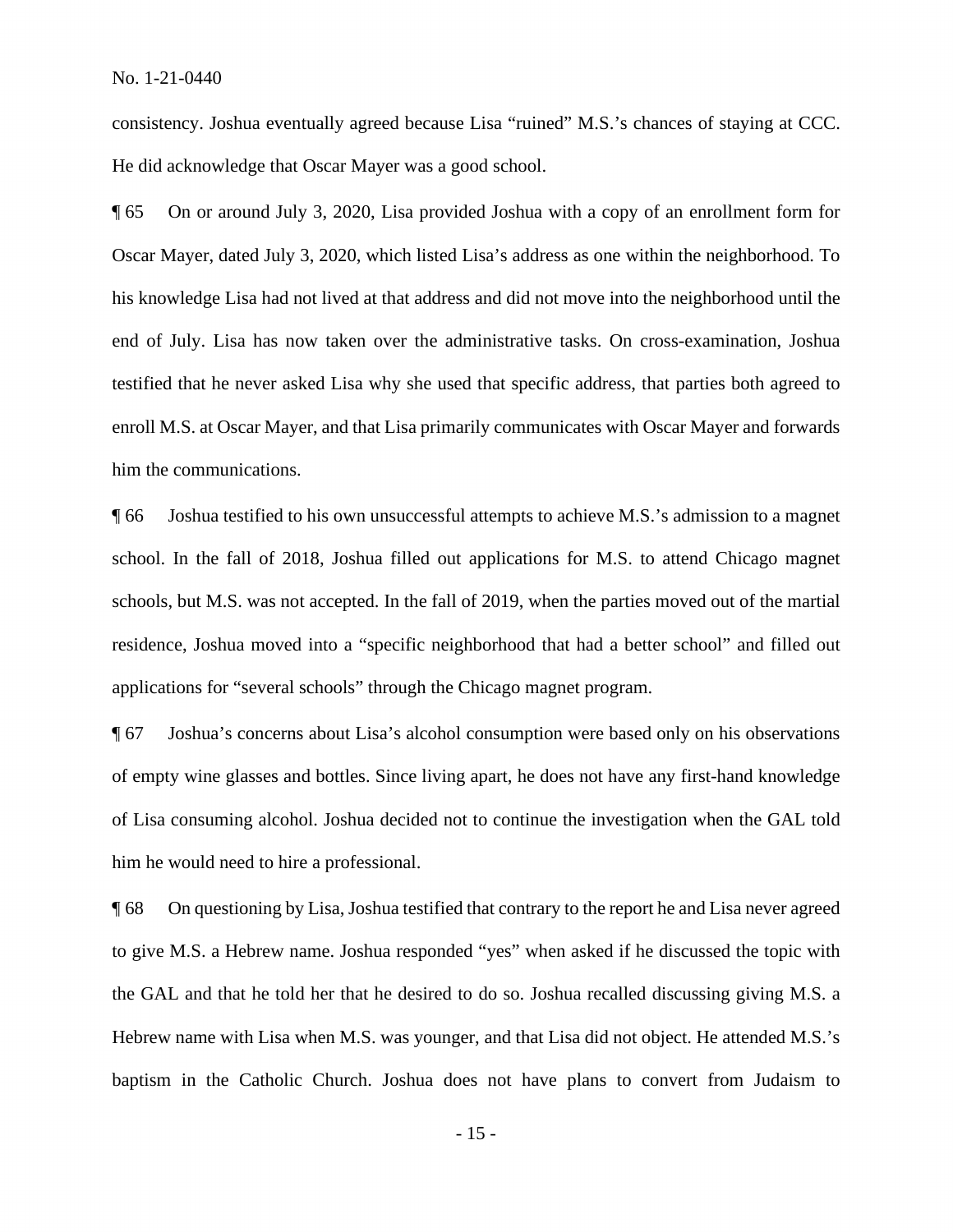Catholicism or to convert M.S. to Judaism. Joshua wants to expose M.S. to the Jewish faith and Lisa is in agreement.

 Instagram. He posts photographs of M.S. to share photos with his family and friends a couple of ¶ 69 In further examination by Lisa, Joshua stated that he uses the social media platform, times a month.

 for certain that will be through [M.S.'s] high school [years]." ¶ 70 Joshua intends to stay in the city of Chicago for "the indefinite future, but [he] cannot say

¶ 71 5. Lisa's Testimony

¶ 72 Joshua called Lisa to testify, and she testified on her own behalf.

¶ 73 Lisa sought sole decision-making responsibility with regard to religion and joint decisionmaking responsibility regarding education, extracurricular activities, and healthcare. If the parties could not agree, Lisa sought the final decision.

 GAL about her background in Hebrew studies and living in Israel in order to address the GAL's ¶ 74 Lisa believed the GAL to be biased against her. Lisa acknowledged that she questioned the possible religious bias. According to Lisa, the GAL did not respond to a number of her communications. Lisa expressed concerns that the GAL did not attempt to validate any "antidotes" with her prior to writing the report. After receiving the report, Lisa learned of a "religious decision" as to M.S. that had not been discussed with her by either Joshua or the GAL. Lisa did not ban Joshua's mother from the marital home as was stated in the report.

 ¶ 75 During the investigation, the GAL failed to look into any of the concerns Lisa raised and parenting time and decision-making responsibilities.<br>- 16 took every concern raised by Joshua as fact. On questioning from Joshua, Lisa answered in the affirmative that her allegations against Joshua were not relevant for purposes of determining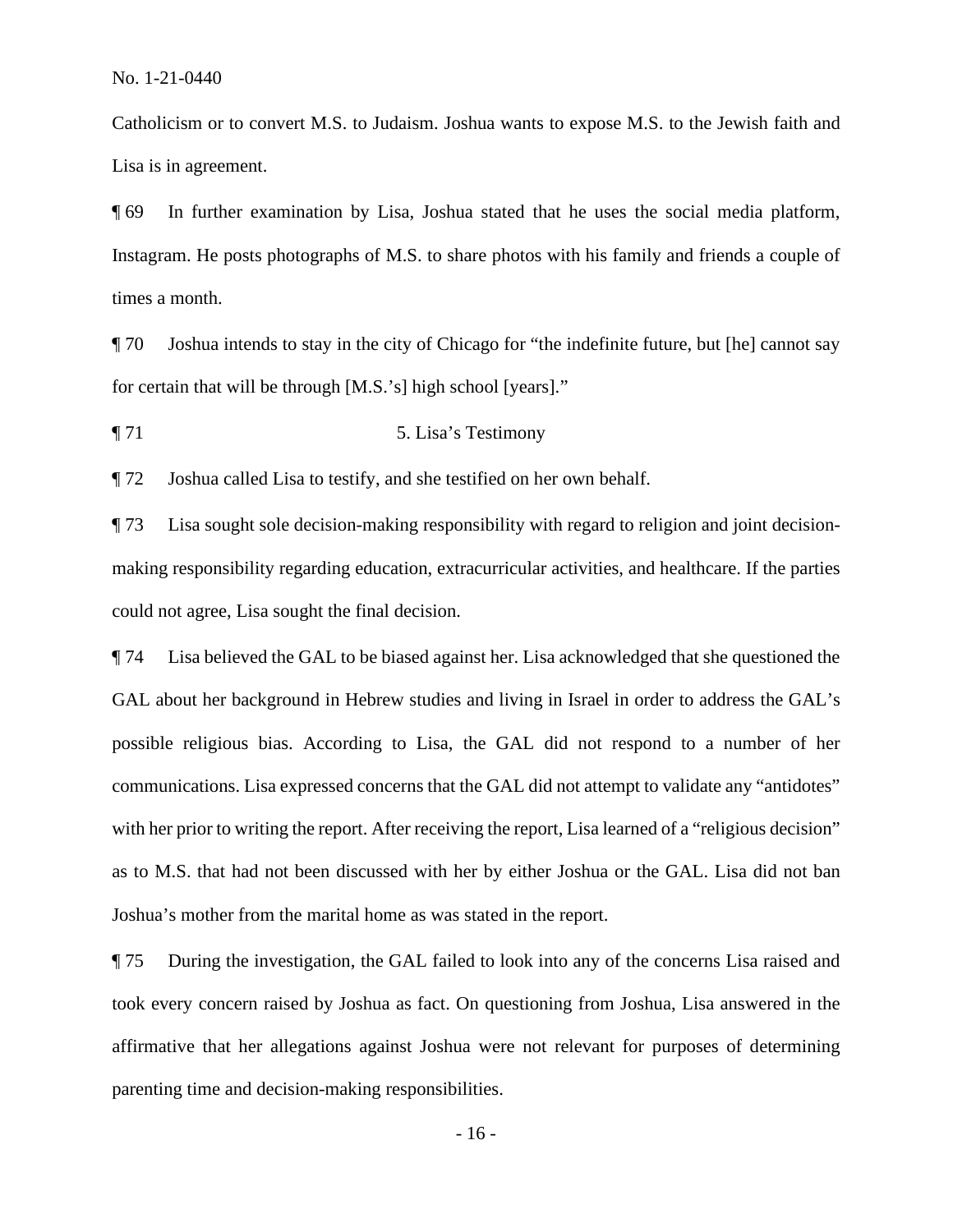¶ 76 From early September 2017 through April 2018, Joshua "moved out" of their home and was sleeping at his office and only came home one to two times a week. On questioning from Joshua, Lisa agreed that he did not rent an apartment and did not bring furniture, but he brought clothing and bedding.

¶ 77 While the parties had shared decision-making authority, Joshua went to meetings with Rubin and the GAL without her knowledge.

 preschool for one more year or move up to kindergarten. Lisa ultimately chose to "keep the peace" ¶ 78 At some point Joshua stopped discussions with Lisa about whether M.S. should stay in and M.S. was enrolled in preschool at Oscar Mayer.

 ¶ 79 Lisa acknowledged that she filled out the Oscar Mayer application without discussing it with Joshua and used an address within the district to increase M.S.'s chances of getting into Oscar but moved into the neighborhood shortly after M.S.'s acceptance. Mayer. Lisa did not live at the address she put on the application materials and the enrollment form

 or Glenview, about nine miles from where she was living during trial. She felt this location would ¶ 80 Lisa would, ideally, like to move out of Chicago in two years, but she has no concrete plans to move or to take M.S. out of Oscar Mayer. She had previously considered moving to Wilmette work for both her and Joshua as he has family in the northern suburbs. Lisa was waiting to see "how things play out."

¶ 81 Lisa had communicated to Joshua, through OWF, her thoughts on moving to the suburbs. In the fall of 2019, Lisa sent a message to Joshua acknowledging that she had not ruled out the possibility of moving prior to M.S.'s "pre-K year." In October 2019, Lisa sent a message to Joshua explaining that she did not approve of the class sizes in some of the Chicago Public Schools. She addressed a concern that if M.S. did not move up to kindergarten in 2020, there was a possibility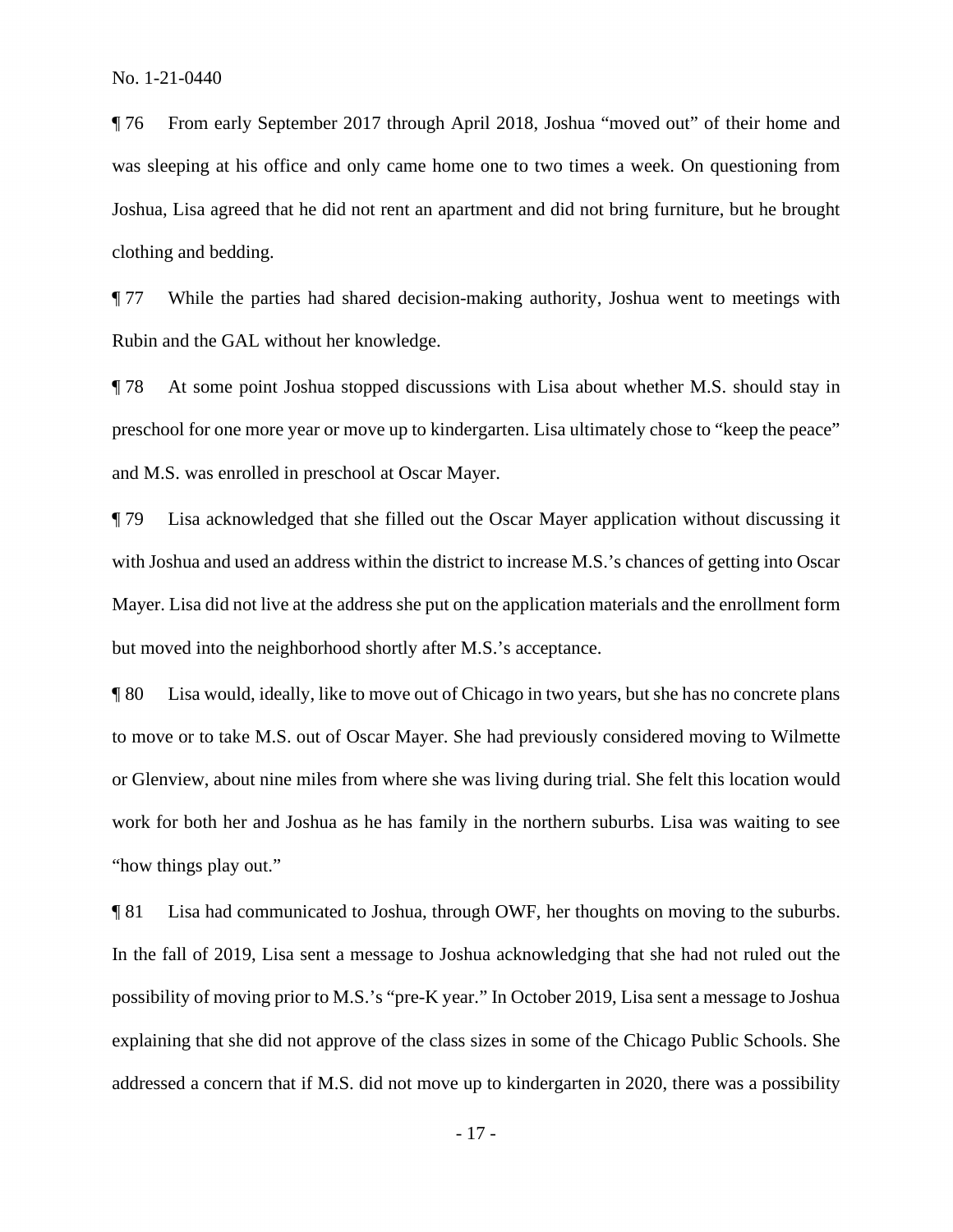that, if she moved to Glenview, due to M.S.'s birthday so close to the cutoff date, M.S. would be older than her classmates. In the beginning of December 2019, Lisa again addressed moving M.S. up to kindergarten and expressed that she wanted to move to the suburbs with M.S. so she could have a "childhood that includes riding her bike and being a kid in ways you can't in the city." At the end of December 2019, Lisa noted that moving to the suburbs would allow M.S. to go to school with classmates that "she'll go to school with for many years." In February 2020, Lisa reiterated a desire to move to the suburbs. On cross-examination, Lisa testified that, just prior to the start of trial, she expressed a desire to move after completing the MBA program at the University of Chicago Booth School of Business, which she began in August 2020.

 a screenshot of Joshua's posts and brought it to a mediation, and he cut off her access to his posts. ¶ 82 After filing for divorce, she noticed that Joshua began posting photos of M.S. on social media and she was not comfortable with it. Lisa asked him to limit his posts; he did not. Lisa took

¶ 83 Prior to their separation and up to the time of trial, Lisa had one to two alcoholic drinks a couple of times a month when she sees her family. When they were still living together, Lisa hid bottles of wine in her closet, so they did not disappear in the communal space. At the time, Joshua did not have a direct conversation with her about her alcohol use.

judgment orders.<sup>3</sup> ¶ 84 At the close of evidence, the parties submitted written closing arguments and proposed

¶ 85 On March 26, 2021, the court entered an allocation judgment and parenting plan. The court recited the GAL's recommendations and the parties' respective requests. The court found that Lisa was willing to compromise and that Joshua's attempt to "frame" Lisa as indifferent or neglectful

<sup>&</sup>lt;sup>3</sup> The proposed judgment orders are not part of the record on appeal.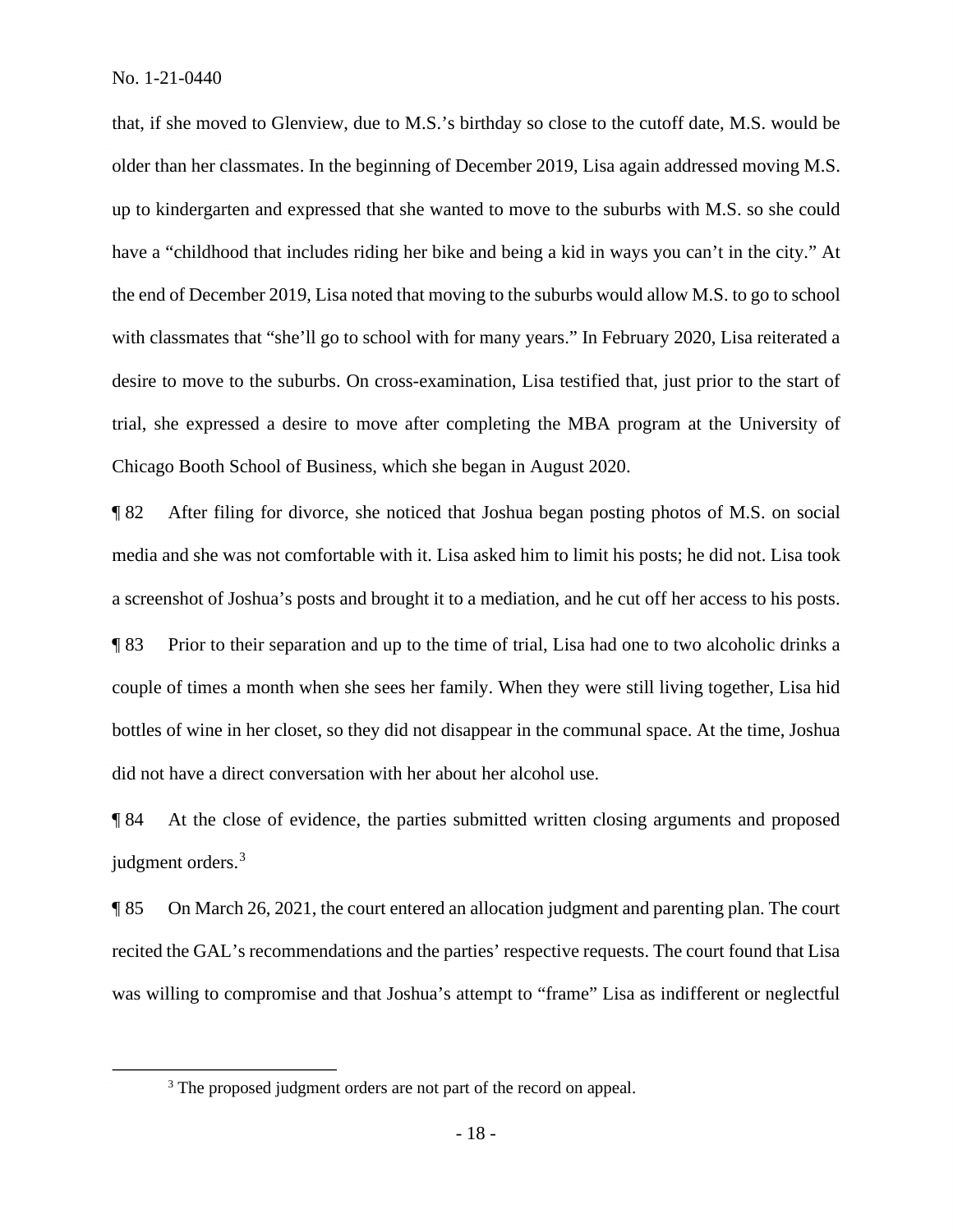move to the suburbs was based on the best interest of M.S. and in finding a good school system for the evening routine was "untrue." for the evening routine was "untrue."<br>
¶ 86 In discussing Lisa's views that the GAL was biased against her, the trial court rejected was a "disingenuous representation of Lisa's testimony." The court found that Joshua's arguments associated with Lisa's desire to eventually move to the suburbs were lessened as Joshua admitted that he did not know if he planned to stay in the city. The court further found that Lisa's desire to and a place where M.S. could make lasting friendships and have good childhood experiences. The court found Lisa's actions to reflect that she was a "concerned parent," and that Joshua's characterizations of Lisa's lack of involvement in M.S.'s education as "misleading." The court, in discussing the time period that Joshua slept at his office, found Lisa credible and that Joshua spent every night away from the marital residence and that Joshua's testimony that he always came home

Joshua's argument that Lisa's claims were solely motivated by a religious bias. The court found that Lisa's views were more about the GAL's failure to look into Lisa's contentions during the investigation. The court also rejected the GAL's characterization of Lisa as a "woman who dismissed the GAL's suggestions," and found her to be "a mother who does not automatically follow other person's suggestions" and one that "considers her child's needs, abilities, and future and then considers the suggestions, and does what she feels is best for the child."

 ¶ 87 The court ordered equal parenting time and allocated Lisa sole decision-making responsibility regarding education and religion decisions and ordered Lisa to give prior "sufficient and allocated joint decision-making responsibility regarding extracurricular activities and notice to Joshua, in writing, to allow him a reasonable amount of time to inquire and provide input" healthcare decisions.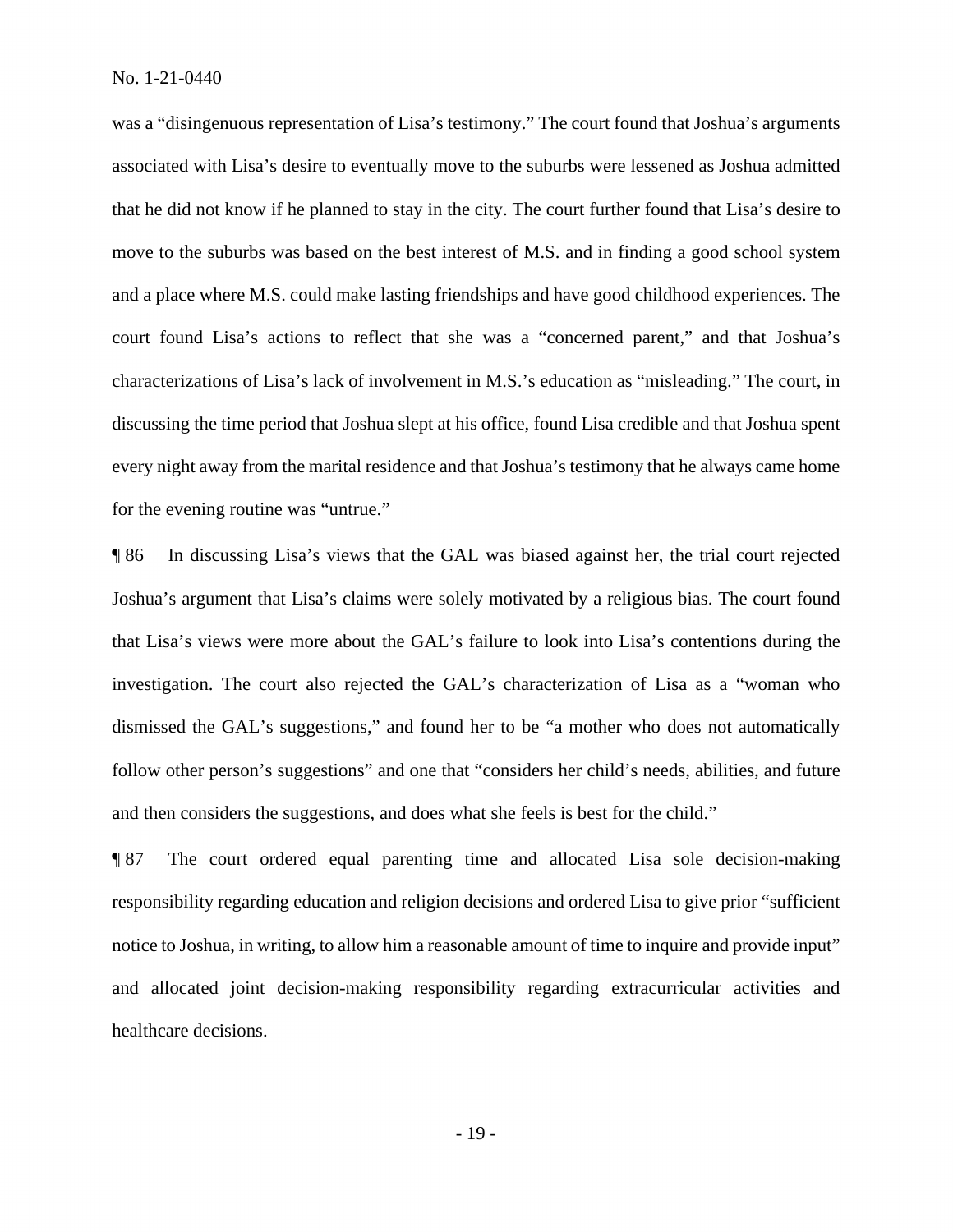¶ 88 On March 26, 2021, the court also entered a judgment for dissolution of marriage. The issue of child support was not resolved, and the court set a date for further proceedings on that issue.

- ¶ 89 II. ANALYSIS
- 

#### ¶ 90 A. Jurisdiction

 over his appeal from the allocation judgment and the dissolution judgment under Illinois Supreme Court Rule 301 (eff. Feb. 1, 1994) and Illinois Supreme Court Rule 303 (eff. Jul. 1, 2017). Lisa ¶ 91 We have an independent duty to consider our jurisdiction and dismiss an appeal where our appellate jurisdiction is lacking. *In re Marriage of Salviola*, 2020 IL App (1st) 182185, ¶ 36 (citing *Palmolive Tower Condominiums, LLC v. Simon*, 409 Ill App. 3d 539, 542 (2011)). In the jurisdiction statement of Joshua's appellate brief, Joshua contends that this court has jurisdiction does not address jurisdiction in her brief on appeal.

 ¶ 92 Rule 301 allows appeals from final judgments as a matter of right. *In re Rogan M.*, 2014 IL App (1st) 132765, ¶ 9. A judgment is final when it disposes of the litigation or some definite part of it. *Id.* (citing *In re Adoption of Ginnell*, 316 Ill. App. 3d 789, 793 (2000)). "[G]enerally only a judgment that does not reserve any issues for later determination is final and appealable." *In re Marriage of Susman*, 2012 IL App (1st) 112068, 113. Absent a supreme court rule exception, this court is without jurisdiction to review non-final judgments, orders, or decrees. *In re Marriage of Fatkin*, 2019 IL 123602, ¶ 26.

¶ 93 Illinois Supreme Court Rule 304(a) (eff. Mar. 8, 2016) provides:

"If multiple parties or multiple claims for relief are involved in an action, an appeal may be taken from a final judgment as to one or more but fewer than all of the parties or claims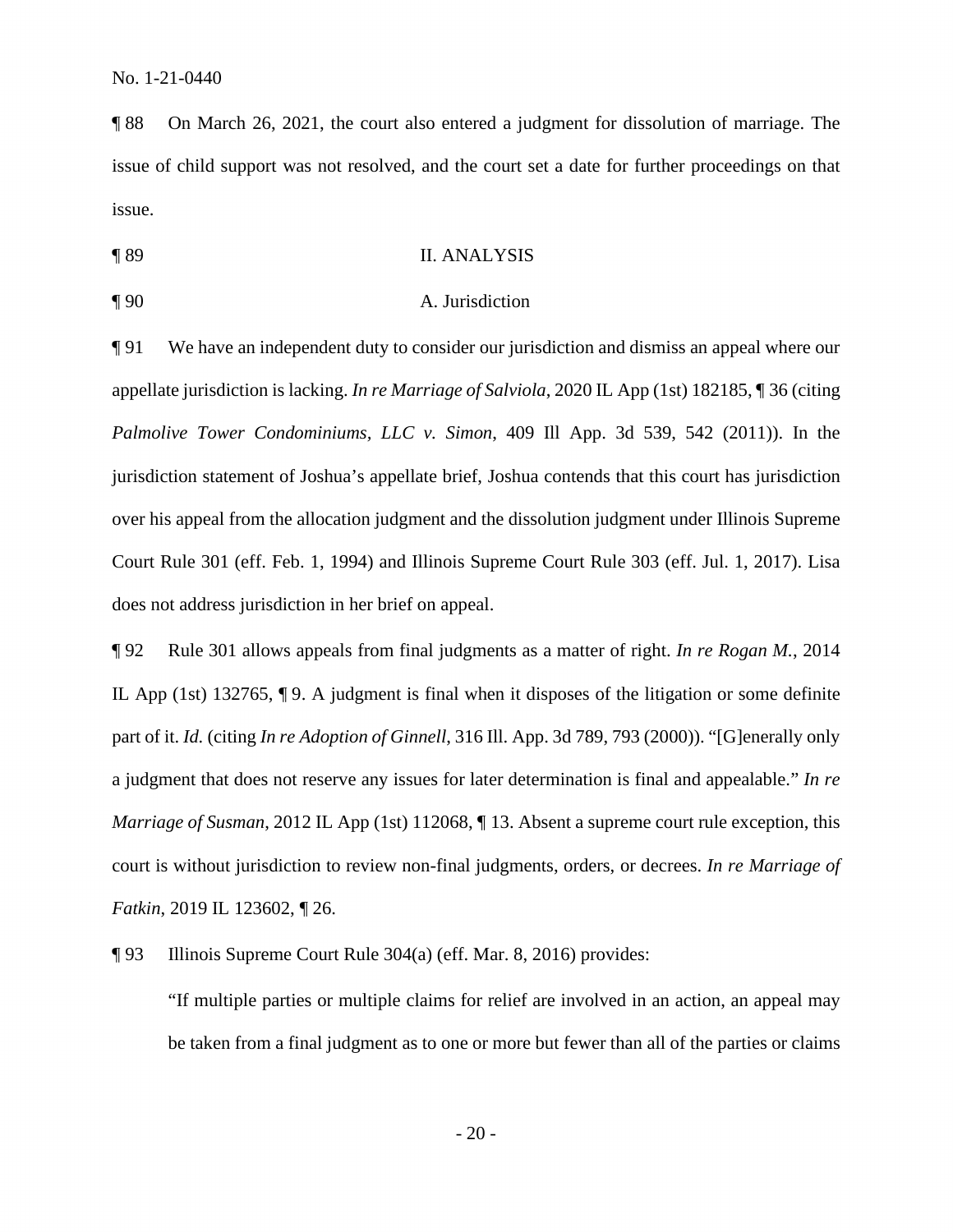delaying either enforcement or appeal or both." only if the trial court has made an express written finding that there is no just reason for

 delaying either enforcement or appeal or both." In applying Rule 304(a) our supreme court "has drawn a clear distinction between judgments that without the findings required under Rule 304(a). *In re Marriage of Harris*, 2015 IL App (2d) 140616, ¶¶ 15-16 (citing Ill. S. Ct. R. 304(b)(6) (eff. Feb. 26, 2010)). "[U]nder the IMDMA, an dispose of 'separate, unrelated claims' which are immediately appealable under Rule 304(a), and orders that dispose only of 'separate issues relating to the *same* claim,' which are not immediately appealable under Rule 304(a)." (Emphasis in original.) *Carle Foundation v. Cunningham Township*, 2017 IL 120427, ¶ 15 (quoting *In re Marriage of Leopando*, 96 Ill. 2d 114, 119 (1983)). ¶ 94 In dissolution proceedings, a petition for dissolution advances a single claim, and issues such as maintenance, property division, child support, and attorney's fees are all ancillary issues related to that claim, and orders resolving individual ancillary issues generally are not appealable until the court resolves the entire dissolution claim. *In re Marriage of Mackin*, 391 Ill. App. 3d 518, 520 (2009) (citing *Leopando*, 96 Ill. 2d at 118-20). However, Rule 304(b)(6), adopted in 2010, allows for the immediate appeal from any "custody or allocation of parental responsibilities judgment or modification of such judgment entered pursuant to the [(IMDMA)] [citation] \*\*\*," allocation of parental responsibilities judgment is a judgment that allocates 'both parenting time and significant decision-making responsibilities with respect to a child." *Fatkin*, 2019 IL 123602, ¶ 29 (citing 750 ILCS 5/600(b), (d) (West 2016)).

 set the issue for a new court date. The dissolution judgment did not resolve the entire claim raised by the petitions for dissolution. Therefore, we do not have jurisdiction to decide the financial issues ¶ 95 In this case, the dissolution judgment was not final and appealable where it explicitly reserved ruling on the child support issues, ordered Joshua to submit an updated accounting, and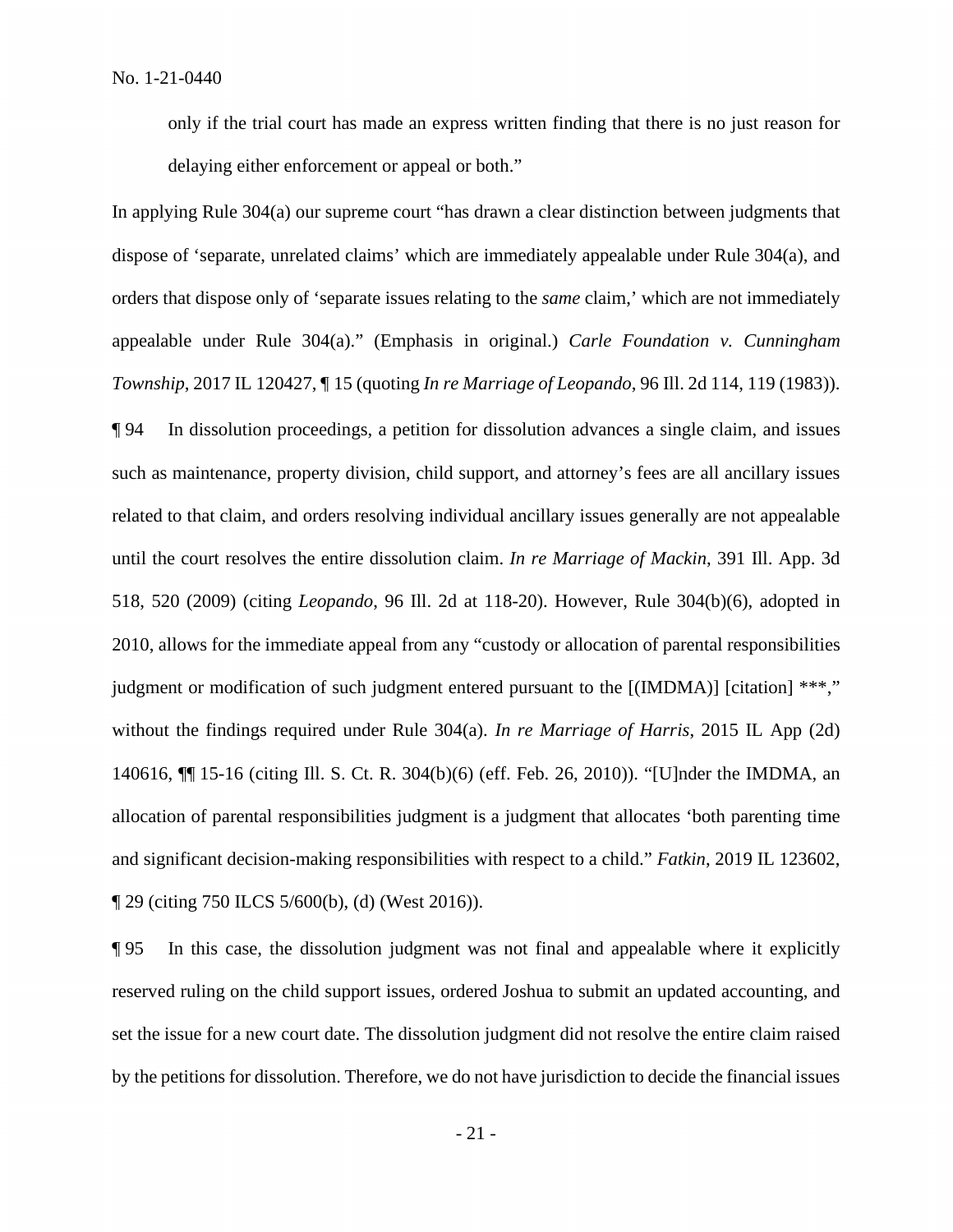associated with the dissolution judgment, which Joshua asserts on appeal under Illinois Supreme Court Rule 303 (eff. Jul. 1, 2017). An appeal under Rule 304(a) was not available even if the trial court had made the required findings. *Susman*, 2012 IL App (1st) 112068, ¶ 16 (citing *Leopando*, 96 Ill. 2d at 119). And the financial issues raised in Joshua's appeal from the dissolution judgment did not fall within the parameters of Illinois Supreme Court Rule 304(b)(6) (eff. Mar. 8, 2016).

¶ 96 Because we lack jurisdiction over the dissolution judgment, we must dismiss the appeal as to that judgment.

 the IMDMA. Therefore, under Illinois Supreme Court Rule 304(b)(6) (eff. Mar. 8, 2016), we do ¶ 97 However, the allocation judgment determined all of the issues relating to parenting time and significant decision-making responsibilities with regard to M.S. and was entered pursuant to have jurisdiction to decide Joshua's challenges to the allocations of decision-making responsibility, as set forth in the allocation judgment. We will proceed to consider the merits of those arguments.

¶ 98 B. Allocation of Parental Decision-Making Responsibility

¶ 99 On appeal, Joshua argues that the trial court's determinations as to allocation of sole decision-making responsibility to Lisa with respect to M.S.'s education and religion and joint decision-making responsibility with respect to M.S.'s extracurricular activities and healthcare decisions were against the manifest weight of the evidence. He further argues that it is in the best interest of M.S. that he be allocated sole decision-making responsibility for all significant issues.

 limitation" education, health, religion, and extracurricular activities. *Id.* § 602.5(b) (1-4). The court ¶ 100 A trial court "shall allocate decision-making responsibilities according to the child's best interest." 750 ILCS 5/602.5(a) (West 2020). "Those significant issues shall include, without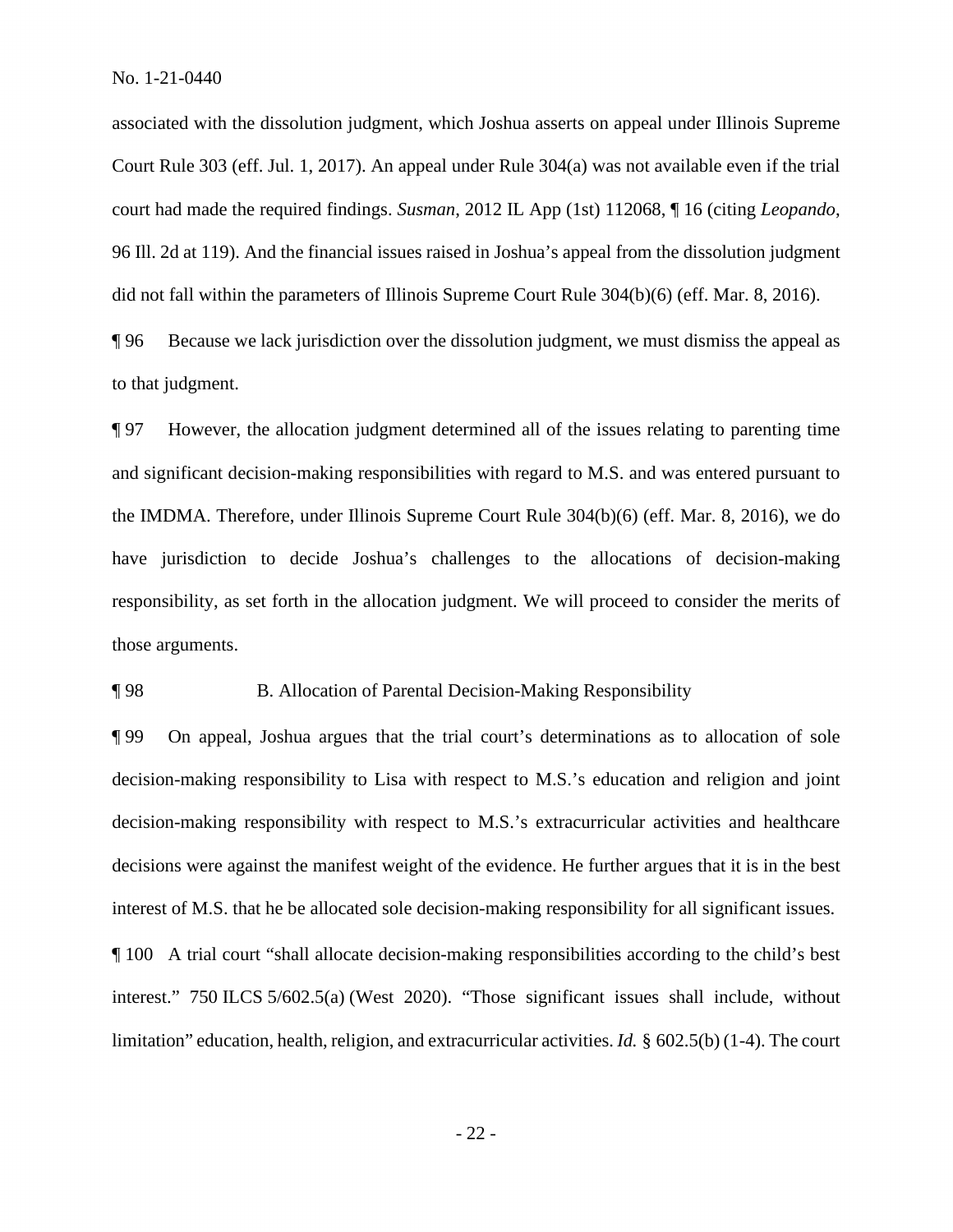must consider all of the relevant factors, including the factors enumerated in section 602.5(c) of the IMDMA. *Id.* § 602.5(c). The factors enumerated in section 602.5(c) are:

"(1) the wishes of the child, taking into account the child's maturity and ability to express reasoned and independent preferences as to decision-making;

(2) the child's adjustment to his or her home, school, and community;

(3) the mental and physical health of all individuals involved;

(4) the ability of the parents to cooperate to make decisions, or the level of conflict between the parties that my affect their ability to share decision-making;

(5) the level of each parent's participation in past significant decision-making with respect to the child;

(6) any prior agreement or course of conduct between the parents relating to decisionmaking with respect to the child;

(7) the wishes of the parents;

(8) the child's needs;

(9) the distance between the parents' residences, the cost and difficulty of transporting the child, each parent's and the child's daily schedules, and the ability of the parents to cooperate in the arrangement;

(10) whether a restriction on decision-making is appropriate under Section 603.10;

 (11) the willingness and ability of each parent to facilitate and encourage a close and continuing relationship between the other parent and the child;

\* \* \*

(15) any other factor that the court expressly finds to be relevant." *Id.*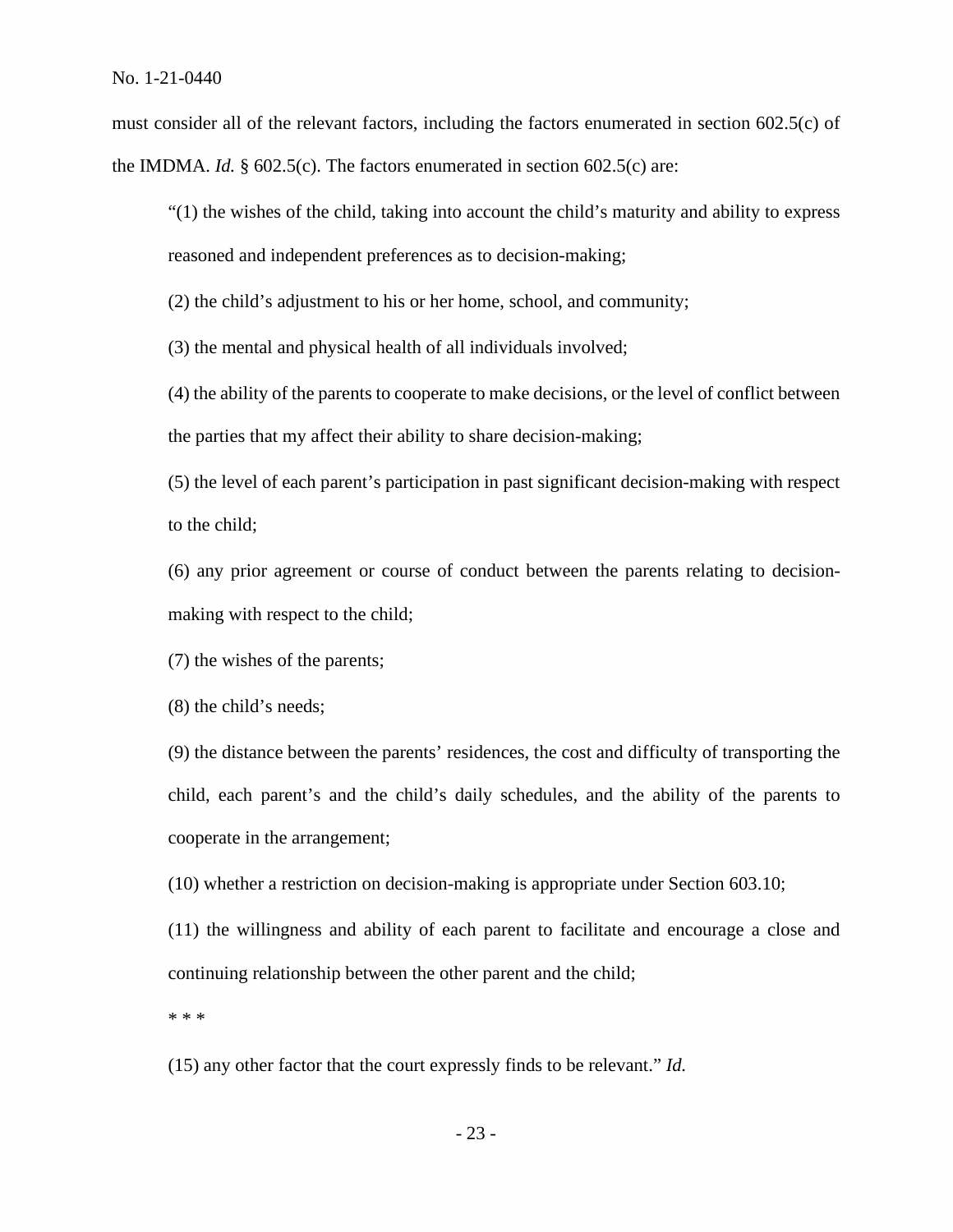The trial court is not required to make explicit findings as to each factor. *Jameson v. Williams*, 2020 IL App (3d) 200048, ¶ 47.

 2018 IL App (4th) 170001, ¶ 64). " 'A decision is against the manifest weight of the evidence ¶ 101 We will uphold a trial court's ruling on the allocation of decision-making responsibility unless that decision is against the manifest weight of the evidence. *Id*. (citing *Young v Herman*, when an opposite conclusion is apparent or when the court's findings appear to be unreasonable, arbitrary, or not based on evidence.' " *Williams*, 2020 IL App (3d) 20048, ¶ 47 (citing *In re Marriage of Verhines*, 2018 IL App (2d) 171034, [51]. It is not a small burden to show that a trial court's ruling is against the manifest weight of the evidence. *In re Marriage of Agers*, 2013 IL App (5th) 120375, ¶ 25. Under this standard, we may affirm the trial court's ruling if there is any basis in the record to support its finding. *In re Custody of G.L.*, 2017 IL App (1st) 163171, ¶ 24.

¶ 102 Further, the trial court is in the best position to evaluate the credibility of the witnesses. *Williams*, 2020 IL App (3d) 200048, ¶ 50 (citing *Young*, 2018 IL App (4th) 170001, ¶ 64). This court does not reweigh evidence or assess the witnesses' credibility. *Williams*, 2020 IL App (3d) 200048, ¶ 51 (citing *In re Marriage of Pfeiffer*, 237 Ill. App. 3d 510, 513 (1992)).

 ¶ 103 As an initial observation it is clear that the trial court thoroughly evaluated the evidence and the issues in coming to its allocation determinations. In the allocation judgment order, the trial court stated that it had reviewed the evidence and all of the relevant statutes; gave a detailed summarized the parties' testimony. After hearing six days of testimony, the trial court found Lisa credible, and that the GAL's and Joshua's descriptions of Lisa were inconsistent with Lisa's analysis of several of the section 602.5(c) factors; reviewed the GAL's recommendations; and testimony, explanations, and actions. We find we have no reason to overrule the trial court's finding of Lisa's credibility. *Williams*, 2020 IL App (3d) 200048, ¶ 50-51.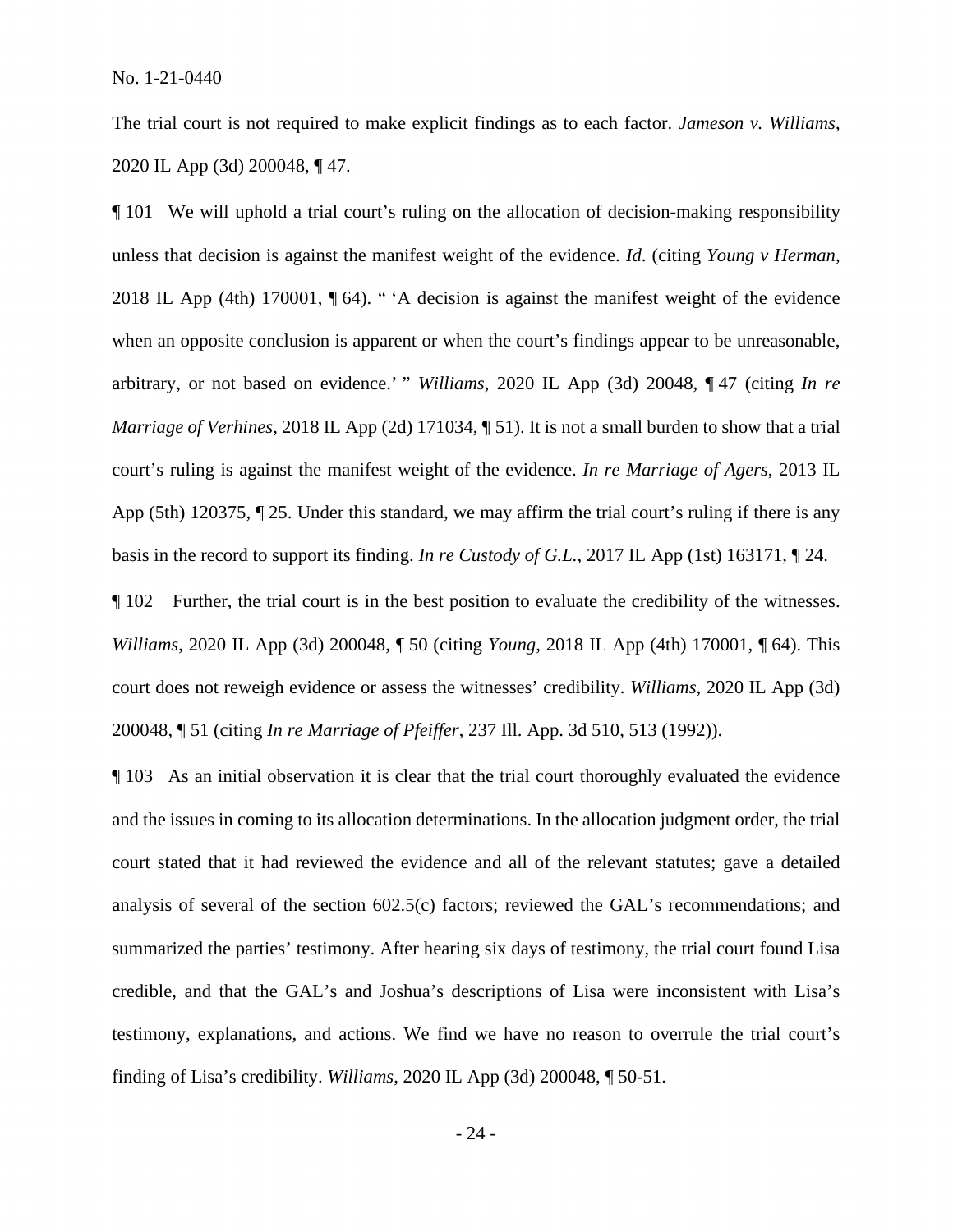¶ 104 We first consider Joshua's challenge to the trial court's determination that it was in M.S.'s best interest to award Lisa sole decision-making responsibility for religion with prior written notice to Joshua.

 to M.S. learning about the Jewish faith and has not expressed an objection to giving M.S. a Hebrew name. Therefore, we find it is not against the manifest weight of the evidence that the trial court ¶ 105 Joshua and Lisa agreed that M.S. would be raised in the Catholic faith, Lisa's religion. M.S. was baptized in the Catholic Church, which Joshua attended. Joshua, who is Jewish, does not intend to convert to Catholicism or have M.S. convert to Judaism. However, Lisa has no objection determined that Lisa should have sole decision-making responsibility regarding religion.

¶ 106 Next, we consider Joshua's argument that the court erred in allocating sole decisionmaking responsibility to Lisa as to education with prior written notice to Joshua.

 who would be younger than her and that her education needed to advance. ¶ 107 Lisa and Joshua had disagreements over education decisions, including whether M.S. would continue at the Gardner School and later at CCC and whether M.S. was going to stay in preschool for one more year or move up to kindergarten. Lisa believed that M.S. did not enjoy her time at CCC and would be bored because CCC was providing more daycare services than academic services. If M.S. remained in preschool, Lisa was concerned about M.S.'s future with classmates

 Joshua acknowledged that he would contact and meet with CCC school personnel without ¶ 108 Joshua and the GAL thought that Joshua was better at school communications. However, including Lisa. Rubin also testified that she and Joshua had meetings without Lisa. Rubin also acknowledged that Lisa communicated with CCC as to important decisions regarding M.S. Although Joshua had valid reasons to keep M.S. in preschool, he was willing to have CCC make the decision based on the best interests of M.S.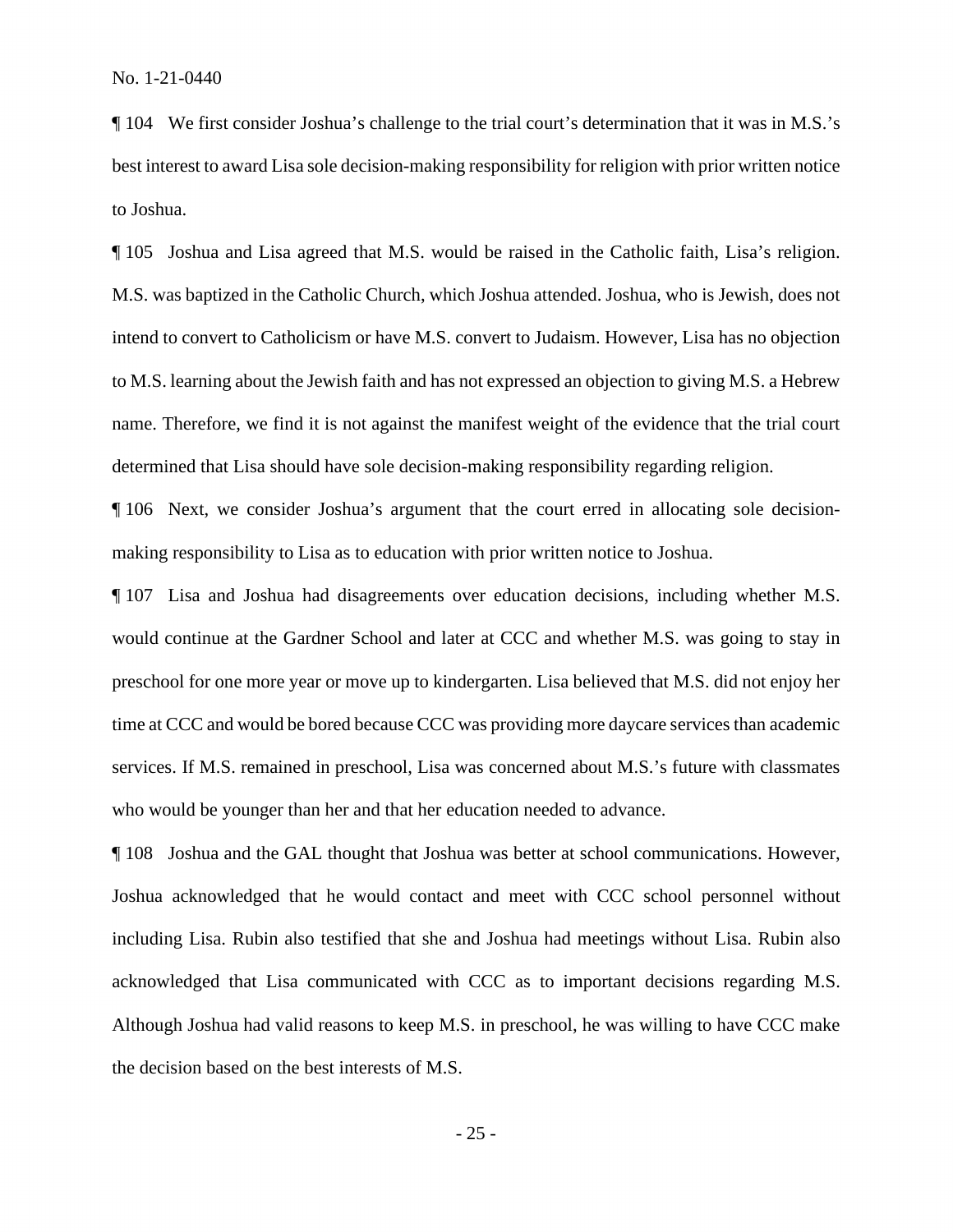environment. Since enrolling M.S. at Oscar Mayer, Lisa has become the main point of contact for Oscar Mayer and has taken over the administrative tasks for educational decisions. According to ¶ 109 Any perception that Lisa appeared to be less involved with the CCC community may be explained by her belief that CCC was not the best place for M.S. and was not a stimulating Joshua, Lisa includes him on communications with Oscar Mayer.

 environment. That the trial court did not mention the other circumstances surrounding M.S.'s ¶ 110 Joshua argues that the trial court omitted the evidence of "Lisa's unilateral decision to secretly enroll M.S. in a new school before trial and Lisa's misrepresenting her residency on the school application to accomplish same." The allocation judgment specifically mentions that Lisa is the one who found the Oscar Mayer school in order to place M.S. in a more challenging academic admission to the school does not mean the court overlooked this evidence. Further Joshua's description of what took place is not entirely accurate.

 without Joshua's input but was opening up an opportunity for M.S. to do so. Lisa did not apply for a kindergarten class, but rather for another year of preschool as Joshua had requested. Once M.S. was accepted and before enrolling her, Lisa contacted Joshua and sought his input. They both agreed to enroll M.S. at Oscar Mayer, which Joshua admits is a good magnet school. Joshua used a false address in the vicinity of the school to increase M.S.'s chances to be accepted does ¶ 111 In filling out the application, Lisa was not committing M.S. to attending Oscar Mayer himself had previously applied to various magnet schools but without success. The fact that Lisa not weigh in her favor. This fact alone does not outweigh the other evidence which supports the court's allocation of sole decision-making responsibility to Lisa particularly in light of the fact that Lisa did move into the neighborhood before M.S. began school.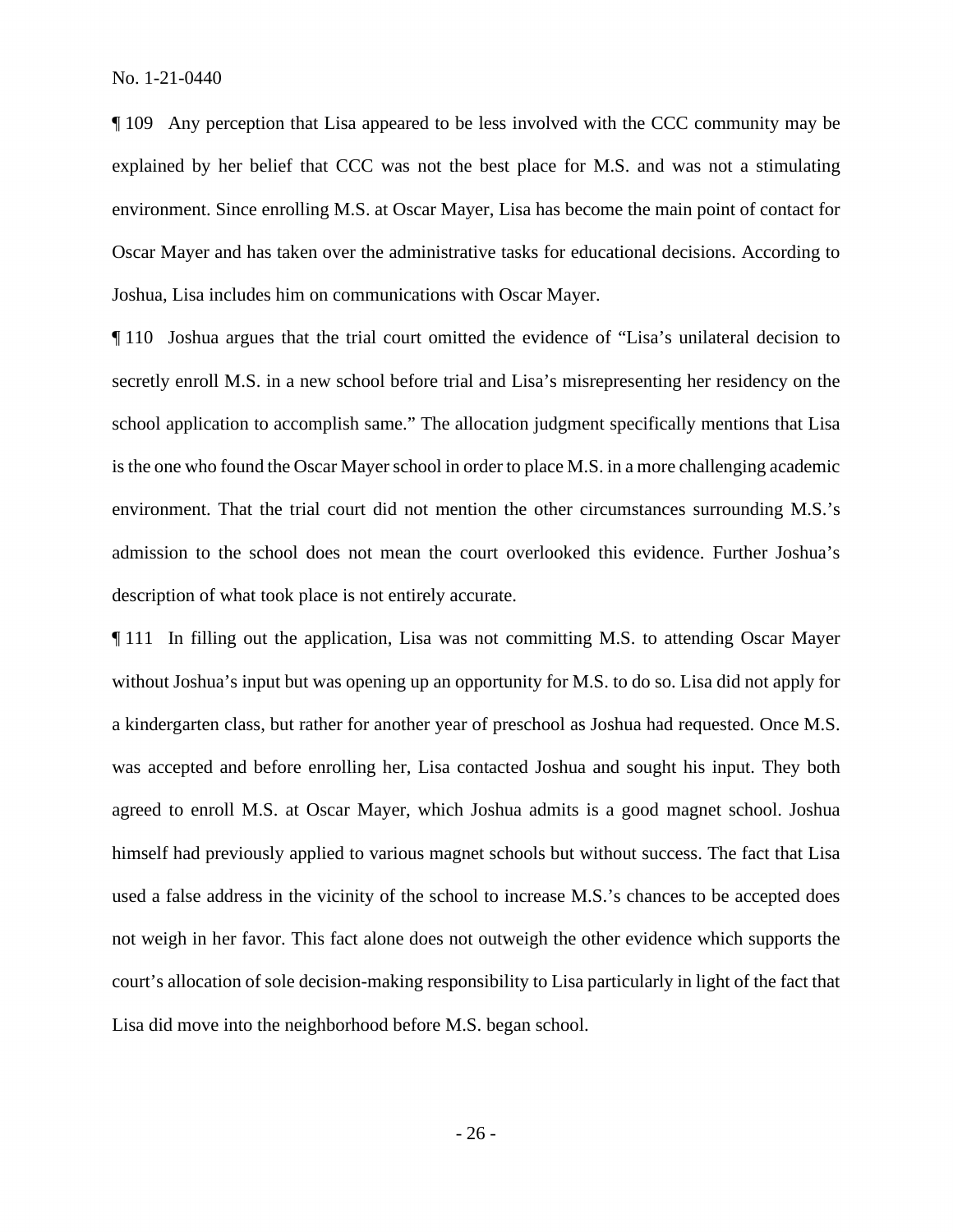¶ 112 The evidence as a whole demonstrates Lisa's concern for M.S.'s education path and that she has now taken on the administrative and communication tasks relating to M.S.'s education. We conclude that the trial court's decision as to the issue was neither arbitrary nor unreasonable and is supported by the record. The trial court's decision to award Lisa sole decision-making responsibility for education with prior written notice to Joshua is not against the manifest weight of the evidence.

 ¶ 113 We turn to the trial court's determination to grant the parties' joint decision-making responsibility as to healthcare decisions.

 ¶ 114 The evidence shows that both parties were concerned for M.S.'s medical needs and kept each other informed as to M.S.'s medical appointments and issues. Joshua scheduled M.S.'s medical appointments and both parties usually attended the appointments. More recently, Lisa took M.S. to the emergency room when M.S. broke her arm. There was no evidence of disagreements or problems in communications in this area which would make joint decision making difficult. We find that the allocation of joint decision-making responsibility as to healthcare decisions was not against the manifest weight of the evidence.

¶ 115 Finally, we address Joshua's claim that the determination to allocate joint decision-making responsibility as to extracurricular activities was against the manifest weight of the evidence.

¶ 116 The evidence shows that both parties were involved in M.S.'s activities. Joshua and Lisa both signed M.S. up for and attended various activities. Neither Joshua nor Lisa reported disagreements or communication problems about M.S.'s pursuits. We find that the trial court's determination to award joint decision-making responsibility for extracurricular activities was not against the manifest weight of the evidence.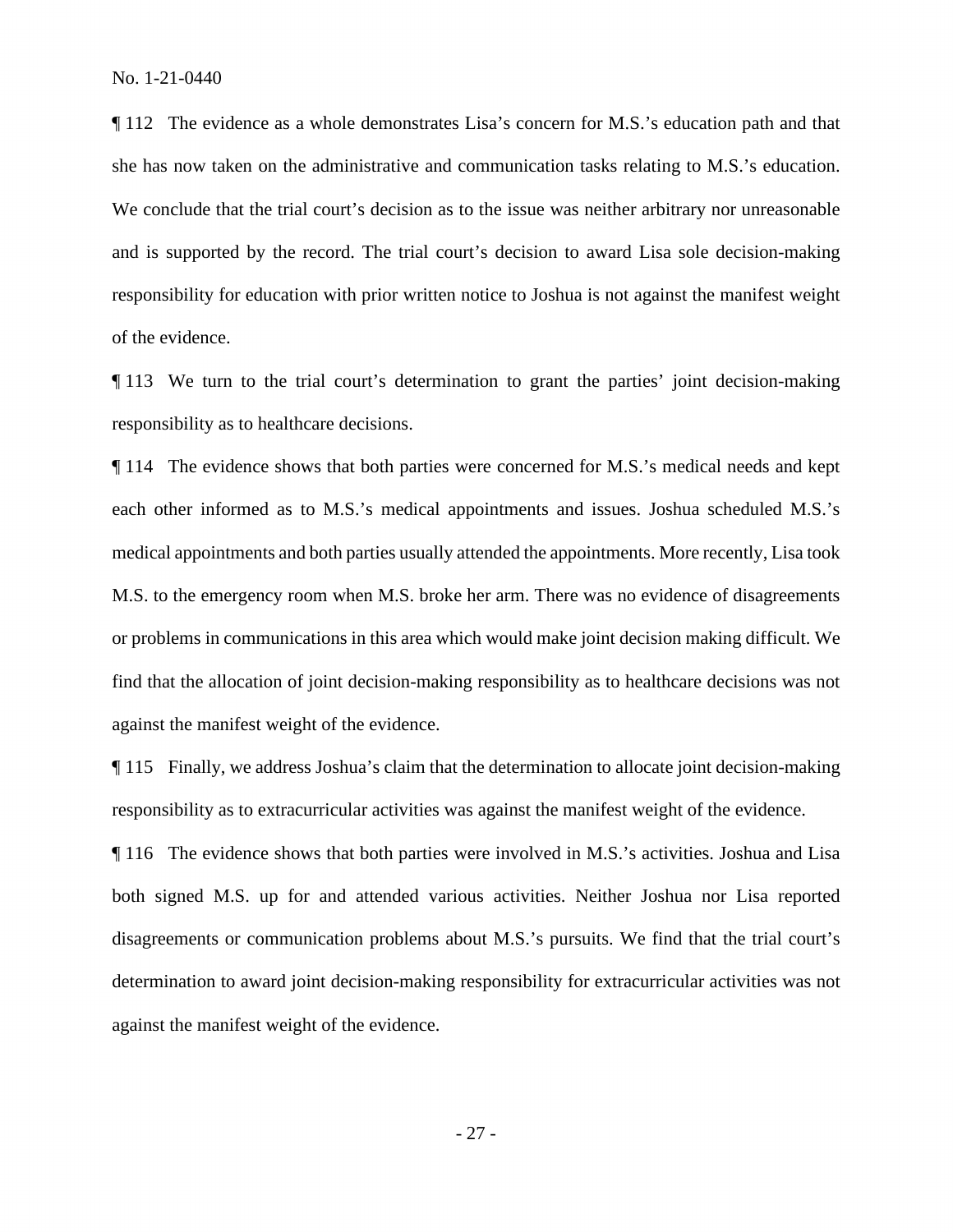¶ 117 Joshua argues that the trial court erred in not adopting any of the GAL's recommendations and improperly gave weight to Lisa's claim that the report was influenced by religious bias.

 ¶ 118 A GAL is the "eyes and the ears" of the court and the trial court should consider and give some weight to a GAL's recommendations. *In re Marriage of Wycoff*, 266 Ill. App. 408, 415-16 (1994). The trial court, however, is not bound by a GAL's recommendations. *Taylor v. Starkey*, 20 Ill. App. 3d 630, 634 (1974). Here the trial court was free to accept or reject some or all of the GAL's advice and there was sufficient evidence, as described above, to support the trial court's allocations as to decision making.

¶ 119 The trial court's determinations of the allocation of decision-making responsibilities did differ from the recommendations of the GAL. As for healthcare, the GAL recommended that for routine matters the parties have joint-decision making responsibility and as to non-routine matters that the parties consult and if they cannot agree that Joshua make the decision. The trial court awarded joint decision-making responsibility for all healthcare decisions and thus did not differ drastically from the GAL's recommendations. As to extracurricular activities, the GAL recommended that the parties consult, and that Joshua have the final say if the parties do not agree. The trial court awarded joint decision-making responsibility without granting either party the final decision. Again, this decision was not significantly different from the GAL's recommendation.

¶ 120 As for education and religion, the trial court granted Lisa sole decision-making authority, which differed from the GAL's recommendation for Lisa and Joshua to have joint decision-making responsibility in regard to religion and for Lisa and Joshua to consult as to education, but that Joshua have the final say if the parties do not agree.

¶ 121 However, the trial court had the benefit of hearing the sworn testimony of the parties and the GAL and had more information than the GAL had for the report. The GAL's investigation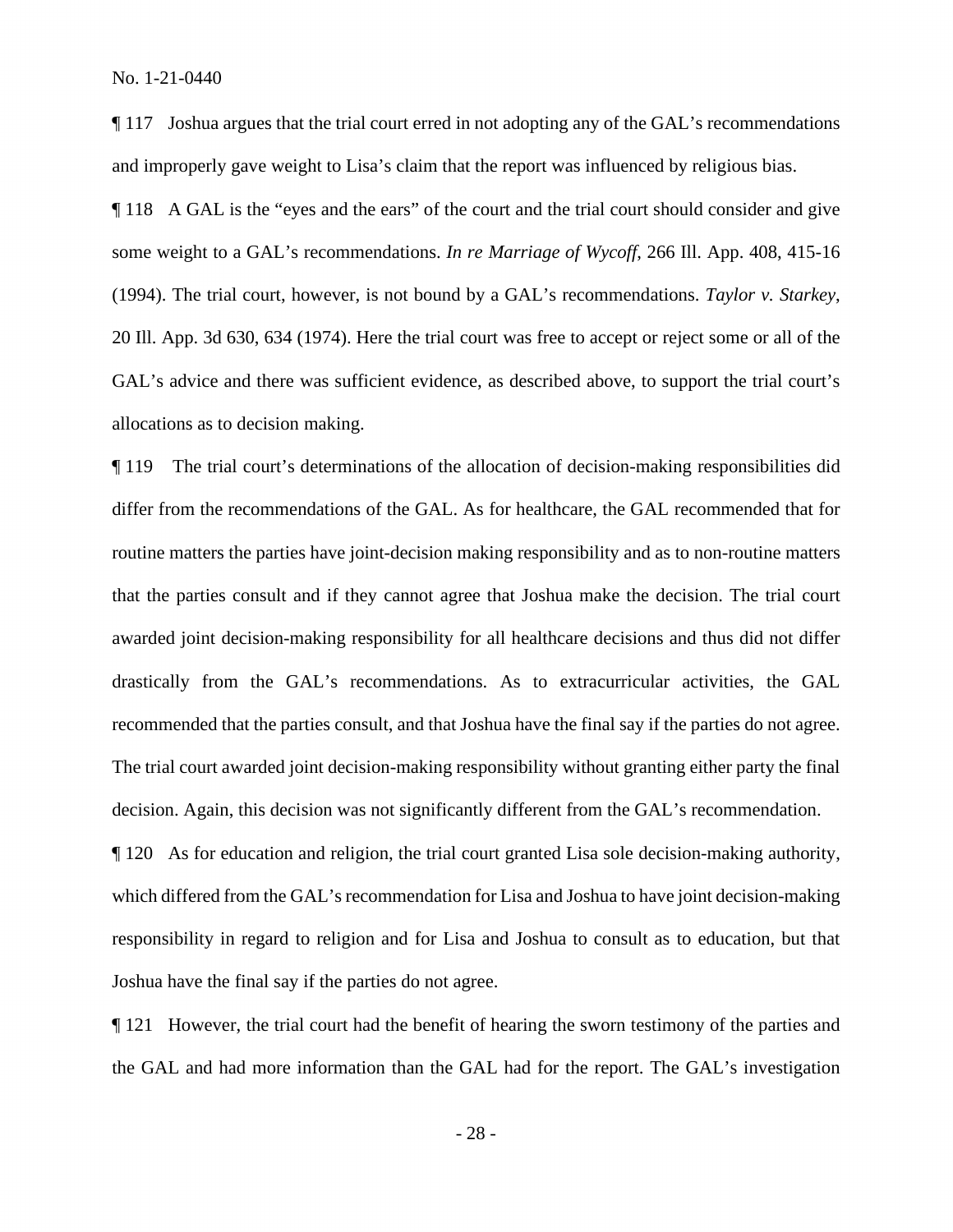since the report was completed, it was decided that M.S. would stay in preschool but move to ended in March 2020 and did not include what had taken place after that date. In the time period Oscar Mayer, a well-regarded magnet school. Lisa moved close to the school, took over the administrative tasks, and became the primary contact for the school. Further, trial testimony revealed that the report inaccurately stated that Lisa and Joshua had already agreed to give M.S. a Hebrew name. Lisa testified that the GAL did not ask her whether this decision had been made.

¶ 122 Additionally, the trial court disagreed with the GAL's descriptions of Lisa. The court specifically stated that it

"did not see Lisa as she was described in the GAL's report. Rather than a woman who 'dismissed the GAL's suggestions,' Lisa appeared to be a mother who does not automatically follow other person's suggestions. Lisa appears to this Court, as reflected in her testimony and explanations, as a mother who considers her child's needs, abilities, and future, and then considers suggestions, and does what she feels is best for the child. Both Joshua and the GAL may disagree with her, but this Court cannot say that Lisa has an inability to cooperate and place the child's needs first. Her actions reflect the contrary."

¶ 123 Also contrary to Joshua's argument, the trial court did not find that the GAL held a religious bias. Instead, the trial court made reference to Lisa's claim that the GAL was biased against her and rejected Joshua's argument that Lisa's claim was based only on the fact that Joshua and the GAL shared a religion. The court found Lisa had made specific assertions that the GAL during her investigation had failed to look into Lisa's concerns and had accepted Joshua's versions of events. ¶ 124 Joshua in essence wants us to reweigh the evidence, including the report, and find that he should have sole decision-making responsibility as to all significant issues, a result which was not recommended by the GAL. This we cannot do. As noted above, on review, we will not reweigh